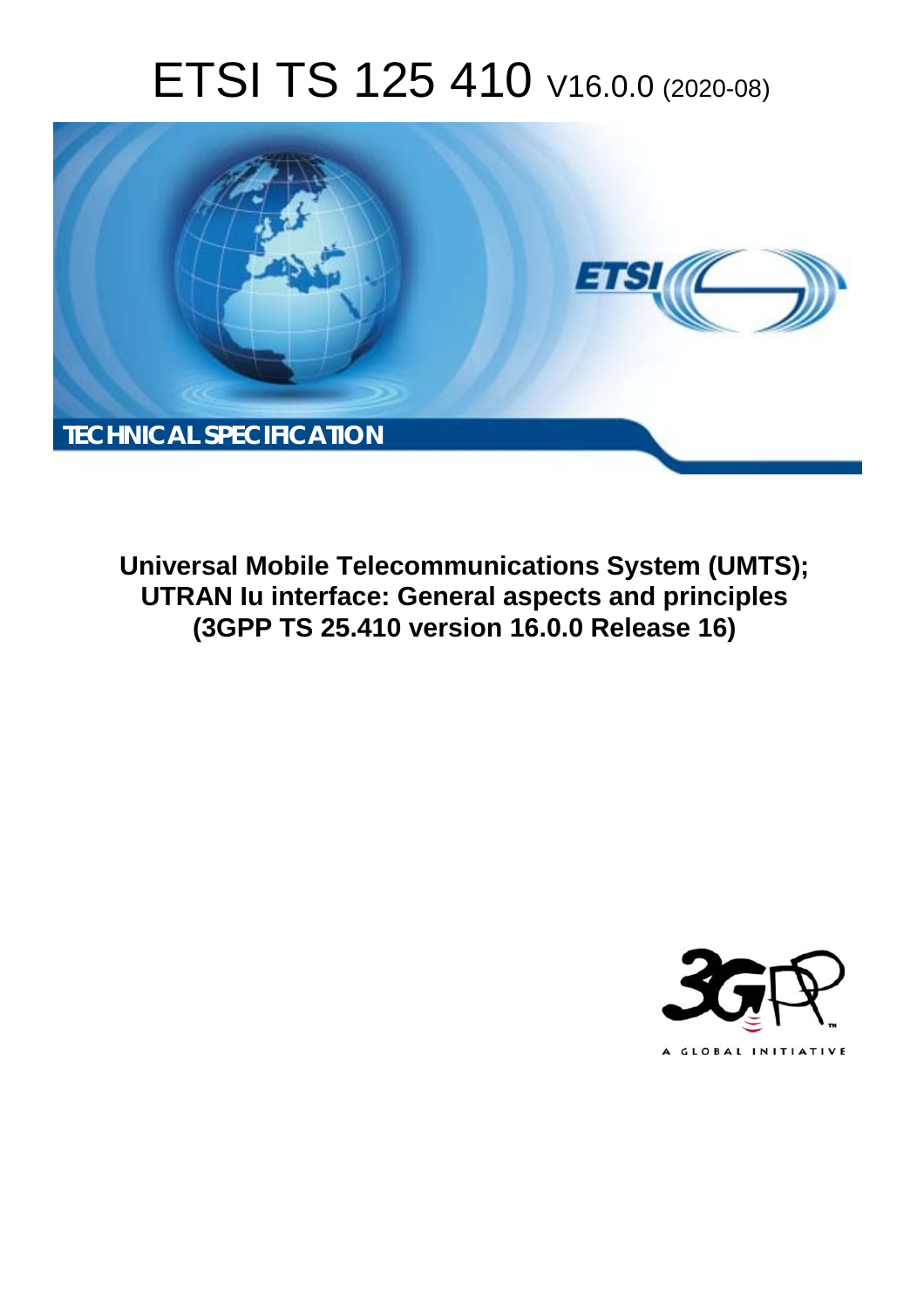Reference RTS/TSGR-0325410vg00

> Keywords **UMTS**

#### *ETSI*

#### 650 Route des Lucioles F-06921 Sophia Antipolis Cedex - FRANCE

Tel.: +33 4 92 94 42 00 Fax: +33 4 93 65 47 16

Siret N° 348 623 562 00017 - NAF 742 C Association à but non lucratif enregistrée à la Sous-Préfecture de Grasse (06) N° 7803/88

#### *Important notice*

The present document can be downloaded from: <http://www.etsi.org/standards-search>

The present document may be made available in electronic versions and/or in print. The content of any electronic and/or print versions of the present document shall not be modified without the prior written authorization of ETSI. In case of any existing or perceived difference in contents between such versions and/or in print, the prevailing version of an ETSI deliverable is the one made publicly available in PDF format at [www.etsi.org/deliver](http://www.etsi.org/deliver).

Users of the present document should be aware that the document may be subject to revision or change of status. Information on the current status of this and other ETSI documents is available at <https://portal.etsi.org/TB/ETSIDeliverableStatus.aspx>

If you find errors in the present document, please send your comment to one of the following services: <https://portal.etsi.org/People/CommiteeSupportStaff.aspx>

#### *Copyright Notification*

No part may be reproduced or utilized in any form or by any means, electronic or mechanical, including photocopying and microfilm except as authorized by written permission of ETSI. The content of the PDF version shall not be modified without the written authorization of ETSI. The copyright and the foregoing restriction extend to reproduction in all media.

> © ETSI 2020. All rights reserved.

**DECT™**, **PLUGTESTS™**, **UMTS™** and the ETSI logo are trademarks of ETSI registered for the benefit of its Members. **3GPP™** and **LTE™** are trademarks of ETSI registered for the benefit of its Members and of the 3GPP Organizational Partners. **oneM2M™** logo is a trademark of ETSI registered for the benefit of its Members and of the oneM2M Partners. **GSM®** and the GSM logo are trademarks registered and owned by the GSM Association.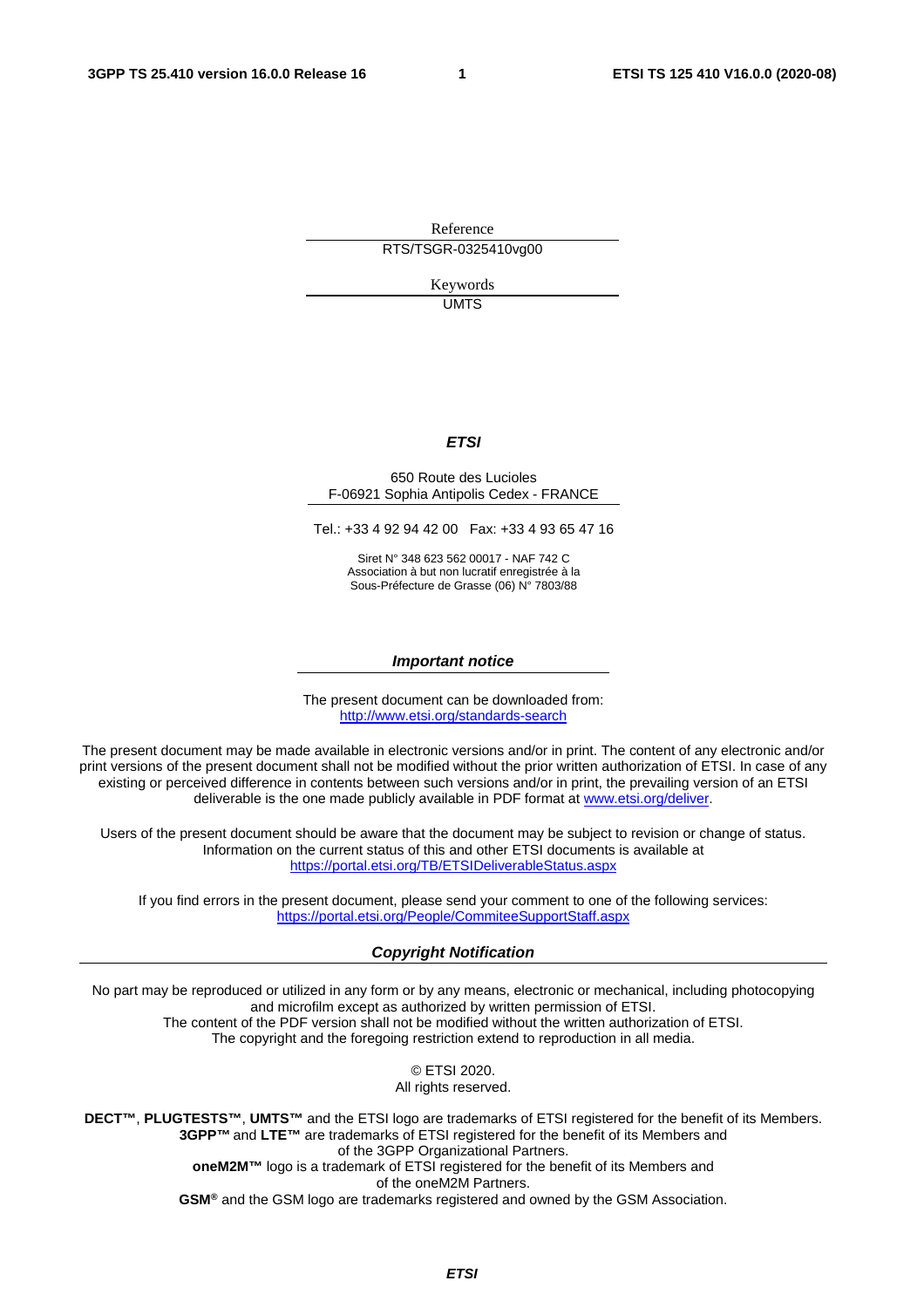## Intellectual Property Rights

#### Essential patents

IPRs essential or potentially essential to normative deliverables may have been declared to ETSI. The information pertaining to these essential IPRs, if any, is publicly available for **ETSI members and non-members**, and can be found in ETSI SR 000 314: *"Intellectual Property Rights (IPRs); Essential, or potentially Essential, IPRs notified to ETSI in respect of ETSI standards"*, which is available from the ETSI Secretariat. Latest updates are available on the ETSI Web server [\(https://ipr.etsi.org/](https://ipr.etsi.org/)).

Pursuant to the ETSI IPR Policy, no investigation, including IPR searches, has been carried out by ETSI. No guarantee can be given as to the existence of other IPRs not referenced in ETSI SR 000 314 (or the updates on the ETSI Web server) which are, or may be, or may become, essential to the present document.

#### **Trademarks**

The present document may include trademarks and/or tradenames which are asserted and/or registered by their owners. ETSI claims no ownership of these except for any which are indicated as being the property of ETSI, and conveys no right to use or reproduce any trademark and/or tradename. Mention of those trademarks in the present document does not constitute an endorsement by ETSI of products, services or organizations associated with those trademarks.

## Legal Notice

This Technical Specification (TS) has been produced by ETSI 3rd Generation Partnership Project (3GPP).

The present document may refer to technical specifications or reports using their 3GPP identities. These shall be interpreted as being references to the corresponding ETSI deliverables.

The cross reference between 3GPP and ETSI identities can be found under<http://webapp.etsi.org/key/queryform.asp>.

## Modal verbs terminology

In the present document "**shall**", "**shall not**", "**should**", "**should not**", "**may**", "**need not**", "**will**", "**will not**", "**can**" and "**cannot**" are to be interpreted as described in clause 3.2 of the [ETSI Drafting Rules](https://portal.etsi.org/Services/editHelp!/Howtostart/ETSIDraftingRules.aspx) (Verbal forms for the expression of provisions).

"**must**" and "**must not**" are **NOT** allowed in ETSI deliverables except when used in direct citation.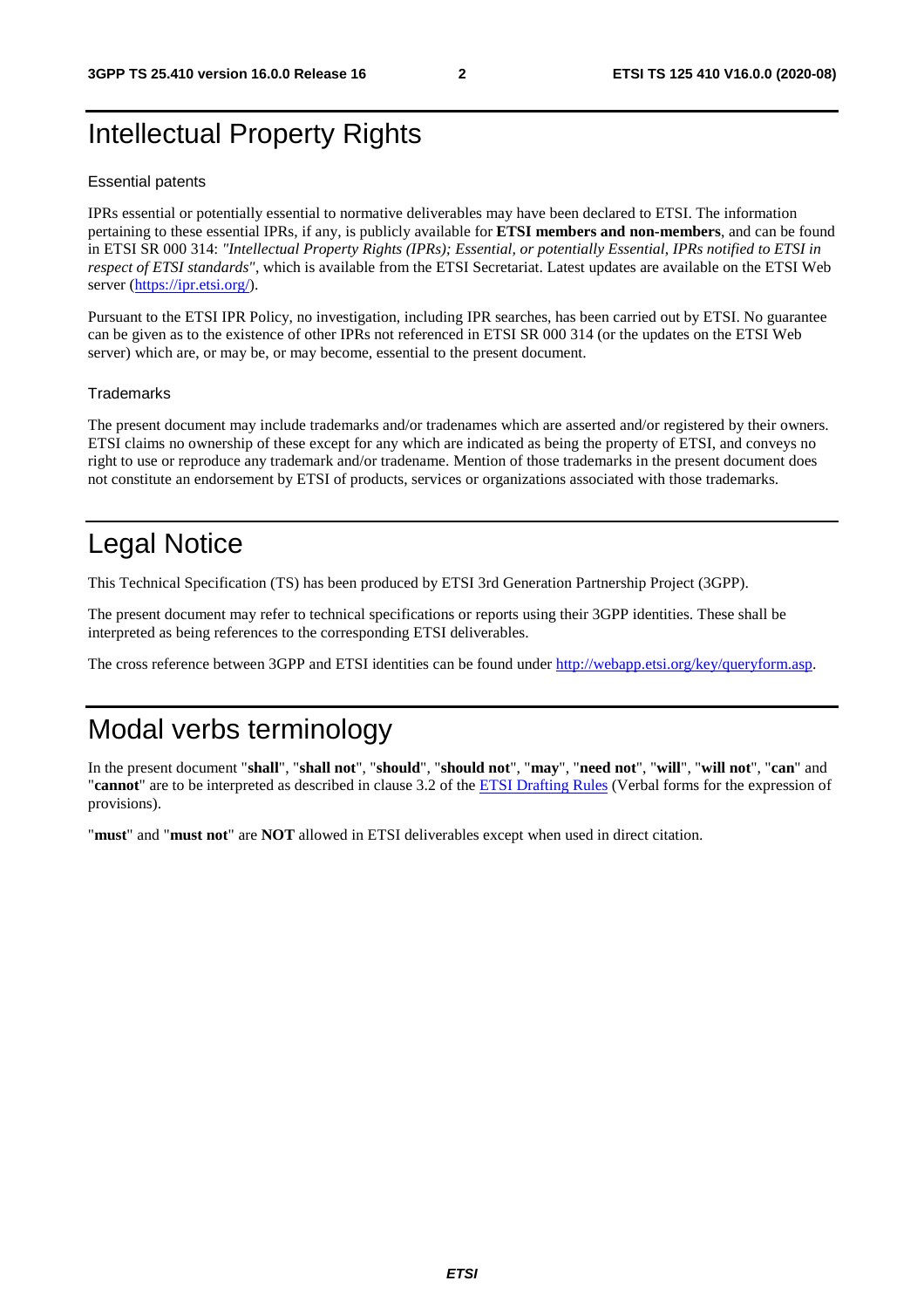$\mathbf{3}$ 

## Contents

| 1                    |         |  |  |  |  |  |  |  |
|----------------------|---------|--|--|--|--|--|--|--|
| 2                    |         |  |  |  |  |  |  |  |
| 3                    |         |  |  |  |  |  |  |  |
| 3.1                  |         |  |  |  |  |  |  |  |
| 3.2<br>3.3           |         |  |  |  |  |  |  |  |
|                      |         |  |  |  |  |  |  |  |
| 4                    |         |  |  |  |  |  |  |  |
| 4.1                  |         |  |  |  |  |  |  |  |
| 4.1.1                |         |  |  |  |  |  |  |  |
| 4.1.2                |         |  |  |  |  |  |  |  |
| 4.1.3                |         |  |  |  |  |  |  |  |
| 4.1.4                |         |  |  |  |  |  |  |  |
| 4.2                  |         |  |  |  |  |  |  |  |
| 4.3                  |         |  |  |  |  |  |  |  |
| 4.4                  |         |  |  |  |  |  |  |  |
| 4.5                  |         |  |  |  |  |  |  |  |
| 4.5.1                |         |  |  |  |  |  |  |  |
| 4.5.1.1<br>4.5.1.1.1 |         |  |  |  |  |  |  |  |
| 4.5.1.1.2            |         |  |  |  |  |  |  |  |
| 4.5.1.1.3            |         |  |  |  |  |  |  |  |
| 4.5.1.1.4            |         |  |  |  |  |  |  |  |
| 4.5.1.2              |         |  |  |  |  |  |  |  |
| 4.5.2                |         |  |  |  |  |  |  |  |
| 4.5.2.1              |         |  |  |  |  |  |  |  |
| 4.5.2.2              |         |  |  |  |  |  |  |  |
| 4.5.2.3              |         |  |  |  |  |  |  |  |
| 4.5.3                |         |  |  |  |  |  |  |  |
| 5                    |         |  |  |  |  |  |  |  |
| 5.1                  | General |  |  |  |  |  |  |  |
| 5.2                  |         |  |  |  |  |  |  |  |
| 5.2.1                |         |  |  |  |  |  |  |  |
| 5.2.2                |         |  |  |  |  |  |  |  |
| 5.2.3                |         |  |  |  |  |  |  |  |
| 5.2.4                |         |  |  |  |  |  |  |  |
| 5.3<br>5.3.1         |         |  |  |  |  |  |  |  |
| 5.3.2                |         |  |  |  |  |  |  |  |
| 5.4                  |         |  |  |  |  |  |  |  |
| 5.4.1                |         |  |  |  |  |  |  |  |
| 5.4.2                |         |  |  |  |  |  |  |  |
| 5.4.3                |         |  |  |  |  |  |  |  |
| 5.4.4                |         |  |  |  |  |  |  |  |
| 5.4.5                |         |  |  |  |  |  |  |  |
| 5.4.6                |         |  |  |  |  |  |  |  |
| 5.4.7                |         |  |  |  |  |  |  |  |
| 5.4.8                |         |  |  |  |  |  |  |  |
| 5.5                  |         |  |  |  |  |  |  |  |
| 5.5.1                |         |  |  |  |  |  |  |  |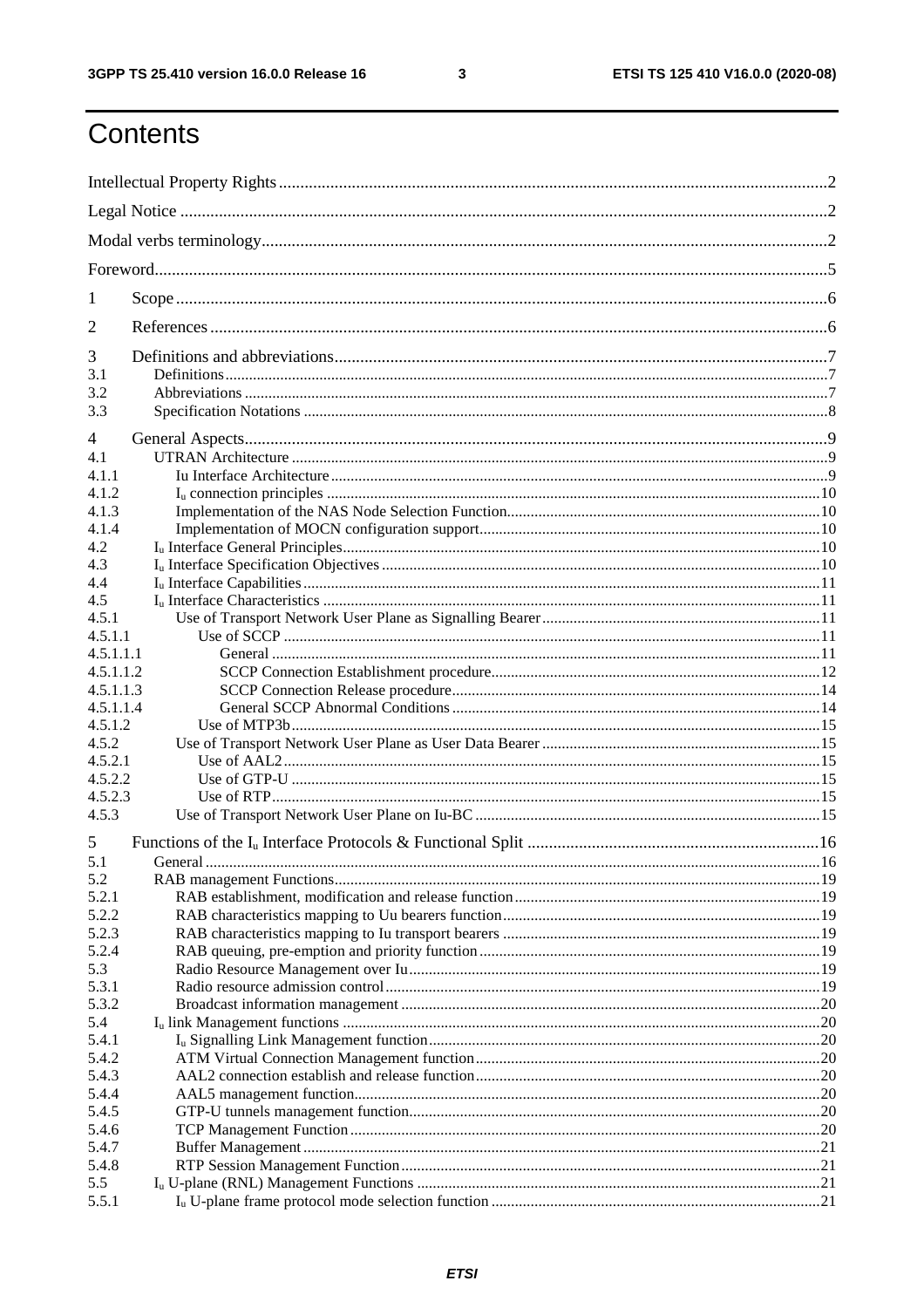|                | <b>Annex A (informative):</b> |  |
|----------------|-------------------------------|--|
|                |                               |  |
| 7.7            |                               |  |
| 7.6            |                               |  |
| 7.5            |                               |  |
| 7.4            |                               |  |
| 7.3            |                               |  |
| 7.2            |                               |  |
| 7.1            |                               |  |
| $\overline{7}$ |                               |  |
|                |                               |  |
| 6.4            |                               |  |
| 6.3            |                               |  |
| 6.2            |                               |  |
| 6.1            |                               |  |
| 6              |                               |  |
| 5.10.4         |                               |  |
| 5.10.3         |                               |  |
|                |                               |  |
| 5.10.2         |                               |  |
| 5.10.1         |                               |  |
| 5.10           |                               |  |
| 5.9.6          |                               |  |
| 5.9.5          |                               |  |
| 5.9.4          |                               |  |
| 5.9.3          |                               |  |
| 5.9.2          |                               |  |
| 5.9.1          |                               |  |
| 5.9            |                               |  |
| 5.8.5          |                               |  |
| 5.8.4          |                               |  |
| 5.8.3          |                               |  |
| 5.8.2          |                               |  |
| 5.8.1          |                               |  |
| 5.8            |                               |  |
| 5.7.2.2        |                               |  |
| 5.7.2.1        |                               |  |
| 5.7.2          |                               |  |
| 5.7.1.2        |                               |  |
| 5.7.1.1        |                               |  |
| 5.7.1          |                               |  |
| 5.7            |                               |  |
| 5.6.5          |                               |  |
| 5.6.4          |                               |  |
| 5.6.3          |                               |  |
| 5.6.2A         |                               |  |
| 5.6.2.3        |                               |  |
| 5.6.2.2        |                               |  |
| 5.6.2.1        |                               |  |
| 5.6.2          |                               |  |
| 5.6.1          |                               |  |
| 5.6            |                               |  |
| 5.5.2          |                               |  |
|                |                               |  |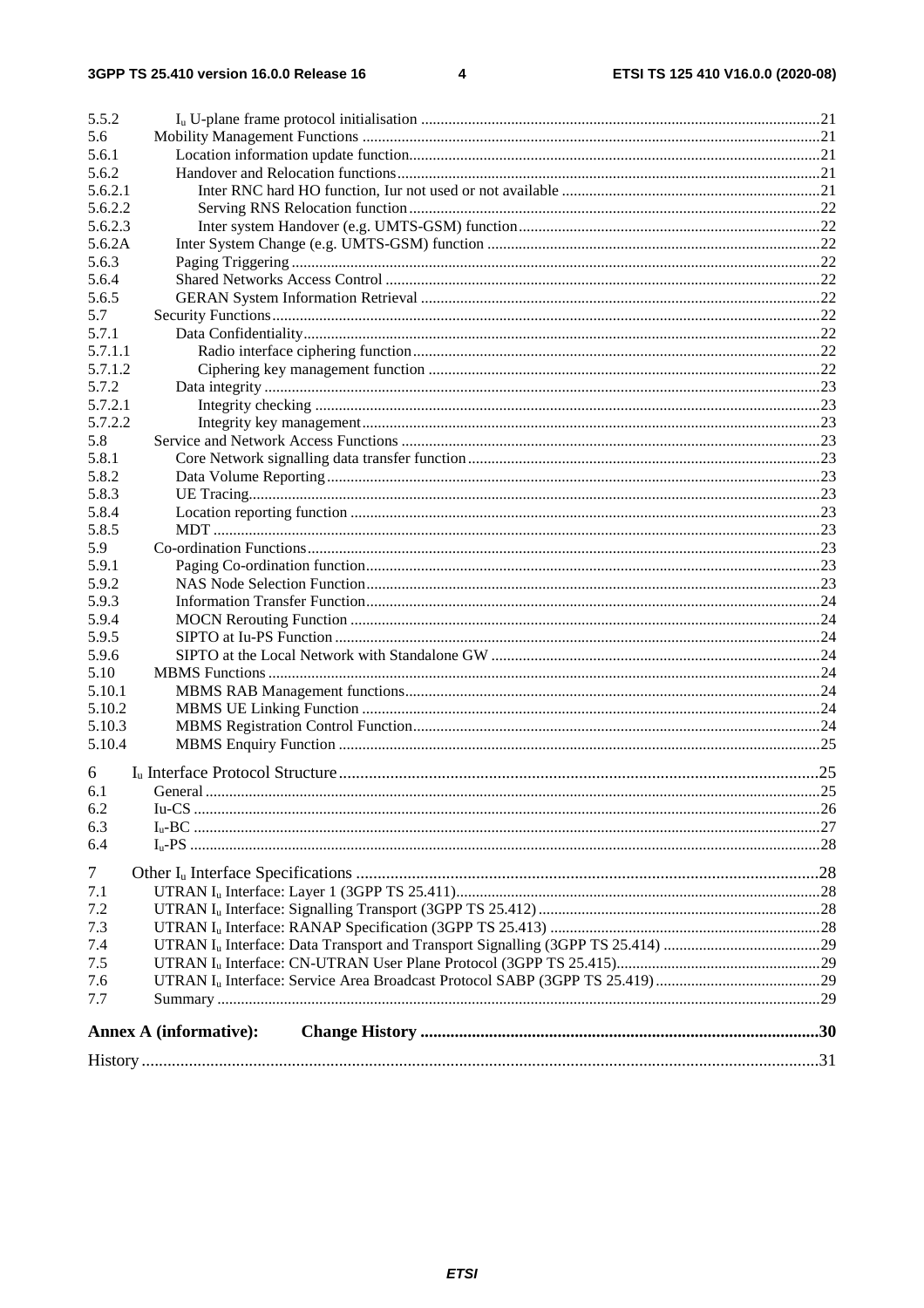## Foreword

This Technical Specification (TS) has been produced by the 3<sup>rd</sup> Generation Partnership Project (3GPP).

The contents of the present document are subject to continuing work within the TSG and may change following formal TSG approval. Should the TSG modify the contents of the present document, it will be re-released by the TSG with an identifying change of release date and an increase in version number as follows:

Version x.y.z

where:

- x the first digit:
	- 1 presented to TSG for information;
	- 2 presented to TSG for approval;
	- 3 or greater indicates TSG approved document under change control.
- y the second digit is incremented for all changes of substance, i.e. technical enhancements, corrections, updates, etc.
- z the third digit is incremented when editorial only changes have been incorporated in the document.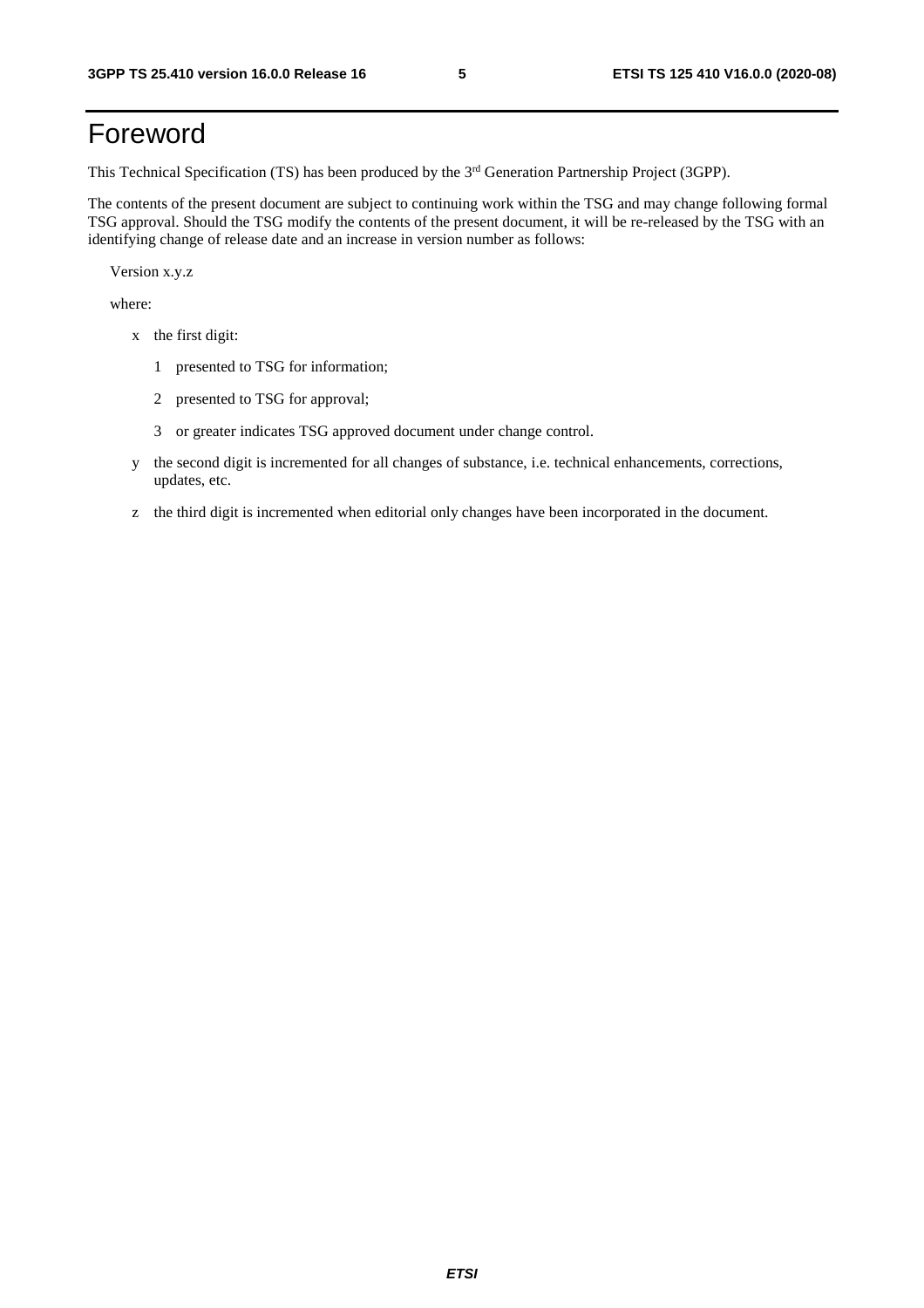## 1 Scope

The present document is an introduction to the 3GPP TS 25.41x series of Technical Specifications that define the Iu interface for the interconnection of Radio Network Controller (RNC) component of the UMTS Terrestrial Radio Access Network (UTRAN) to the Core Network of the UMTS system.

## 2 References

The following documents contain provisions which, through reference in this text, constitute provisions of the present document.

- References are either specific (identified by date of publication, edition number, version number, etc.) or non-specific.
- For a specific reference, subsequent revisions do not apply.
- For a non-specific reference, the latest version applies. In the case of a reference to a 3GPP document (including a GSM document), a non-specific reference implicitly refers to the latest version of that document *in the same Release as the present document*.
- [1] 3GPP TS 25.401: "UTRAN Overall Description".
- [2] 3GPP TR 23.930: "Iu Principles".
- [3] 3GPP TS 23.110: "UMTS Access Stratum Services and Functions".
- [4] 3GPP TS 25.411: "UTRAN Iu Interface Layer 1".
- [5] 3GPP TS 25.412: "UTRAN Iu Interface Signalling Transport".
- [6] 3GPP TS 25.413: "UTRAN Iu Interface RANAP Signalling".
- [7] 3GPP TS 25.414: "UTRAN Iu Interface Data Transport and Transport Signalling"
- [8] 3GPP TS 25.415: "UTRAN Iu Interface User Plane Protocols".
- [9] ITU-T Recommendation Q.711 (1996-07): "Functional description of the signalling connection control part".
- [10] ITU-T Recommendation Q.712 (1996-07): "Definition and function of signalling connection control part messages".
- [11] ITU-T Recommendation Q.713 (1996-07): "Signalling connection control part formats and codes".
- [12] ITU-T Recommendation Q.714 (1996-07): "Signalling connection control part procedures".
- [13] 3GPP TS 23.003: "Numbering, Addressing and Identification".
- [14] 3GPP TS 25.419: "UTRAN Iu Interface: Service Area Broadcast Protocol SABP".
- [15] 3GPP TS 23.153: "Out of Band Transcoder Control; Stage 2".
- [16] ITU-T Recommendation Q.2630.1: "AAL type 2 signalling protocol (Capability Set 1)".
- [17] ITU-T Recommendation Q.2630.2: "AAL type 2 signalling protocol Capability Set 2".
- [18] IETF RFC 3332 (2002-09): "Signalling System 7 (SS7) Message Transfer Part 3 (MTP3) User Adaptation Layer (M3UA)"
- [19] IETF RFC 1889 (1996-01): "RTP: A Transport Protocol for Real Time Applications".
- [20] IETF RFC 768 (1980-08): "User Datagram Protocol".
- [21] IETF RFC 793 (1981-09): "TCP, Transmission Control Protocol".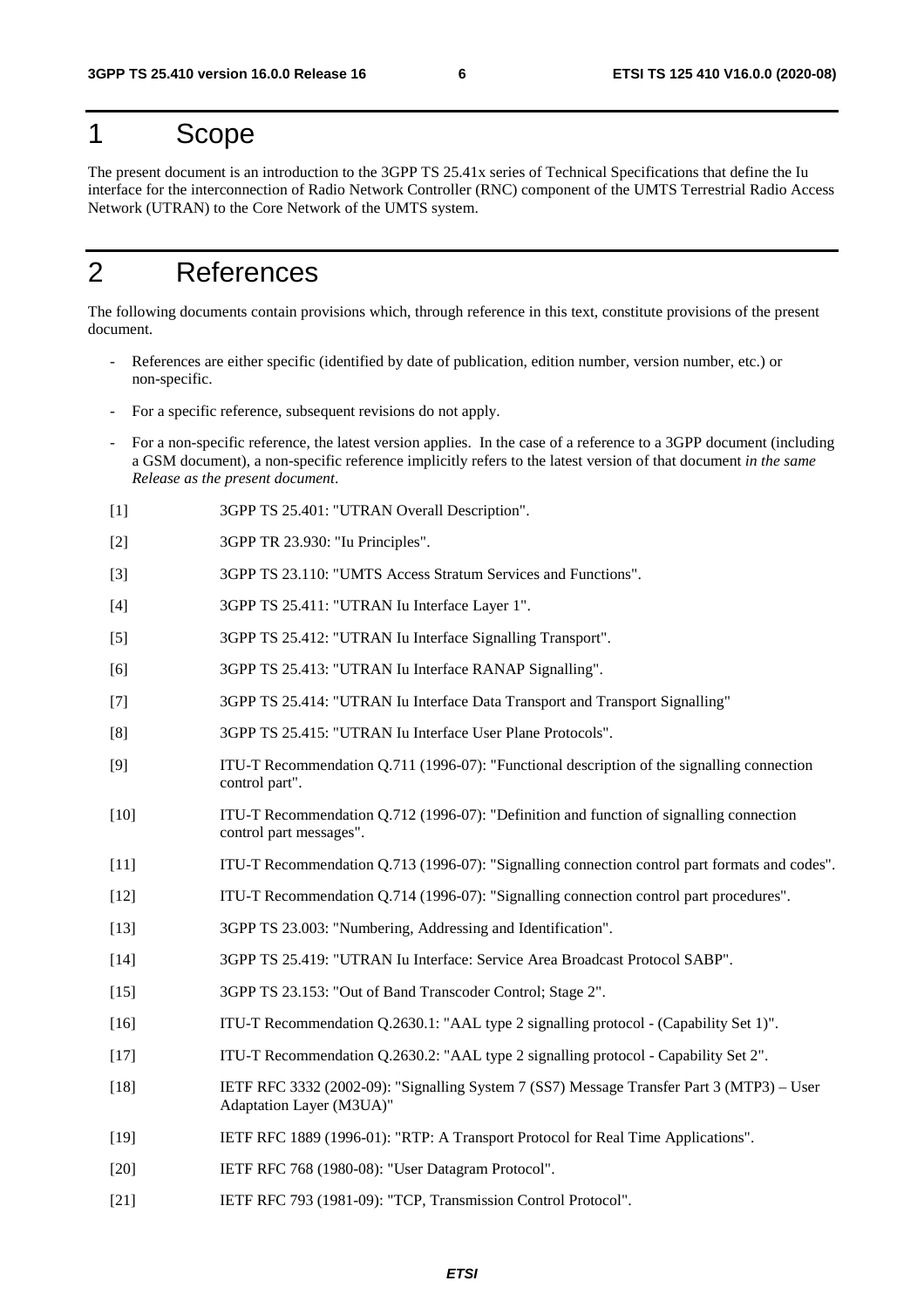| $[22]$ | IETF RFC 791 (1981-09): "Internet Protocol".                                                                                                                                                                                 |
|--------|------------------------------------------------------------------------------------------------------------------------------------------------------------------------------------------------------------------------------|
| $[23]$ | Void                                                                                                                                                                                                                         |
| [24]   | Void                                                                                                                                                                                                                         |
| [25]   | 3GPP TS 23.236: "Intra-domain connection of Radio Access Network (RAN) nodes to multiple<br>Core Network (CN) nodes".                                                                                                        |
| $[26]$ | 3GPP TS 23.251: "Network sharing; Architecture and functional description".                                                                                                                                                  |
| [27]   | 3GPP TS23.246: Multimedia Broadcast/Multicast Service (MBMS) Architecture and functional<br>description                                                                                                                      |
| [28]   | 3GPP TS 25.346: "Introduction of the Multimedia Broadcast Multicast Service (MBMS) in the<br>Radio Access Network (RAN); Stage 2".                                                                                           |
| [29]   | 3GPP TS 23.060: "General Packet Radio Service (GPRS); Service description; Stage 2".                                                                                                                                         |
| $[30]$ | 3GPP TS 37.320: "Universal Terrestrial Radio Access (UTRA) and Evolved Universal Terrestrial<br>Radio Access (E-UTRA); Radio measurement collection for Minimization of Drive Tests (MDT);<br>Overall description; Stage 2". |

## 3 Definitions and abbreviations

### 3.1 Definitions

For the purposes of the present document, the terms and definitions given in TS 25.401 [1] apply.

#### **MBMS related terms and definitions:**

**MBMS bearer service**: as defined in TS 23.246 [27].

**MBMS RAB**: as defined in TS 25.346 [28].

**MBMS Iu signalling connection**: as defined in TS 25.346 [28].

**MBMS session start**: as defined in TS 25.346 [28].

### 3.2 Abbreviations

For the purposes of the present document, the following abbreviations apply:

| 3G-MSC        | 3 <sup>rd</sup> Generation Mobile Switching Centre   |
|---------------|------------------------------------------------------|
| 3G-SGSN       | 3 <sup>rd</sup> Generation Serving GPRS Support Node |
| AAL           | <b>ATM</b> Adaptation Layer                          |
| <b>ATM</b>    | Asynchronous Transfer Mode                           |
| BC            | <b>Broadcast</b>                                     |
| <b>BSSMAP</b> | Base Station Subsystem Management Application Part   |
| <b>CBS</b>    | Cell Broadcast Service                               |
| CC            | <b>Connection Confirm</b>                            |
| CN            | Core Network                                         |
| CR.           | <b>Connection Release</b>                            |
| <b>CREF</b>   | <b>Connection Refusal</b>                            |
| <b>CS</b>     | Circuit Switched                                     |
| <b>GT</b>     | Global Title                                         |
| GTP-U         | <b>GPRS</b> Tunnelling Protocol                      |
| <b>GWCN</b>   | Gateway Core Network                                 |
| <b>IMSI</b>   | International Mobile Subscriber Identity             |
| <b>IP</b>     | Internet Protocol                                    |
| <b>ISDN</b>   | <b>Integrated Services Digital Network</b>           |
| $L$ -GW       | Local GateWay                                        |
|               |                                                      |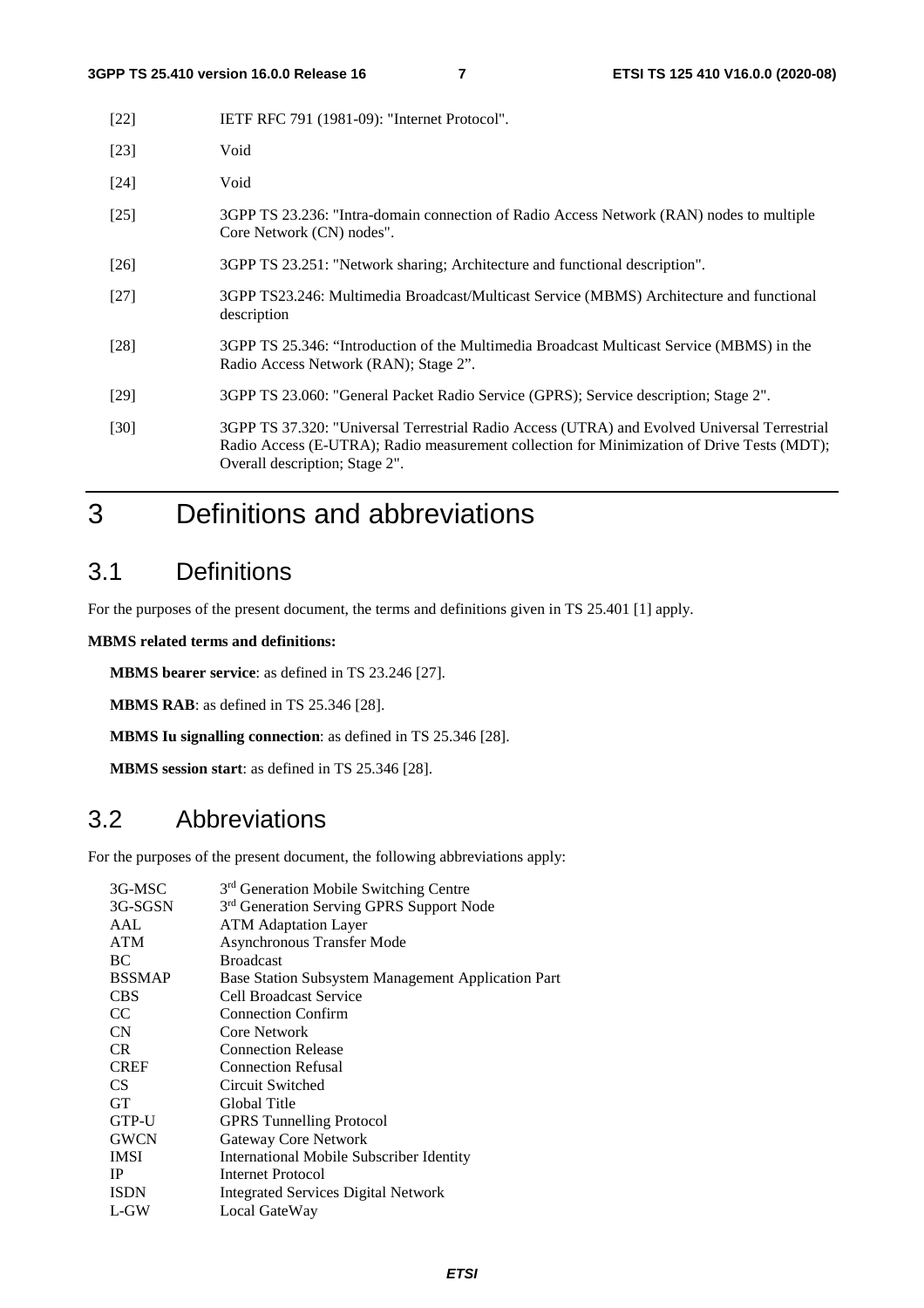| LA           | <b>Location Area</b>                                 |
|--------------|------------------------------------------------------|
| M3UA         | MTP3 User Adaptation Layer                           |
| <b>MBMS</b>  | Multimedia Broadcast Multicast Service               |
| <b>MDT</b>   | <b>Minimization of Drive-Tests</b>                   |
| <b>MOCN</b>  | Multi Operator Core Network                          |
| <b>NAS</b>   | Non Access Stratum                                   |
| NACC         | Network Assisted Cell Change                         |
| <b>NNSF</b>  | <b>NAS Node Selection Function</b>                   |
| O&M          | <b>Operation and Maintenance</b>                     |
| <b>PLMN</b>  | <b>Public Land Mobile Network</b>                    |
| PS           | Packet Switched                                      |
| <b>PSTN</b>  | Public Switched Telephone Network                    |
| <b>PVC</b>   | <b>Permanent Virtual Circuit</b>                     |
| QoE          | Quality of Experience                                |
| QoS          | Quality of Service                                   |
| RA           | Routing Area                                         |
| <b>RAB</b>   | Radio Access Bearer                                  |
| <b>RANAP</b> | Radio Access Network Application Part                |
| <b>RIM</b>   | <b>RAN</b> Information Management                    |
| RLP          | Radio Link Protocol                                  |
| RNC          | Radio Network Controller                             |
| RNL          | Radio Network Layer                                  |
| <b>RRC</b>   | Radio Resource Control                               |
| <b>RTCP</b>  | <b>Real Time Control Protocol</b>                    |
| RTP          | <b>Real Time Protocol</b>                            |
| <b>SA</b>    | Service Area                                         |
| SABP         | Service Area Broadcast Protocol                      |
| SAP          | Service Access Point                                 |
| <b>SCCP</b>  | <b>Signalling Connection Control Part</b>            |
| SIPTO        | Selected IP Traffic Offload                          |
| SIPTO@LN     | Selected IP Traffic Offload at the Local Network     |
| <b>SCTP</b>  | <b>Stream Control Transmission Protocol</b>          |
| <b>SNA</b>   | Shared Network Area                                  |
| <b>SPC</b>   | <b>Signalling Point Code</b>                         |
| <b>SRNS</b>  |                                                      |
|              | Serving Radio Network Subsystem<br>Sub-System Number |
| <b>SSN</b>   |                                                      |
| <b>SVC</b>   | Switched Virtual Circuit                             |
| S-GW         | Serving GateWay                                      |
| <b>TCP</b>   | <b>Transmission Control Protocol</b>                 |
| UE           | <b>User Equipment</b>                                |
| <b>UDP</b>   | User Datagram Protocol                               |
| UP           | <b>User Plane</b>                                    |
| <b>URA</b>   | <b>UTRAN Registration Area</b>                       |
| <b>UTRAN</b> | <b>UMTS Terrestrial Radio Access Network</b>         |
| VC           | Virtual Circuit                                      |

## 3.3 Specification Notations

For the purposes of the present document, the following notations apply:

| Procedure | When referring to a procedure in the specification the Procedure Name is written with the first<br>letters in each word in upper case characters followed by the word "procedure", e.g. Radio<br>Network Layer procedures.   |
|-----------|------------------------------------------------------------------------------------------------------------------------------------------------------------------------------------------------------------------------------|
| Message   | When referring to a message in the specification the MESSAGE NAME is written with all letters<br>in upper case characters followed by the word "message", e.g. RADIO LINK SETUP REQUEST<br>message.                          |
| Frame     | When referring to a control or data frame in the specification the CONTROL/DATA FRAME<br>NAME is written with all letters in upper case characters followed by the words "control/data"<br>frame", e.g. DCH transport frame. |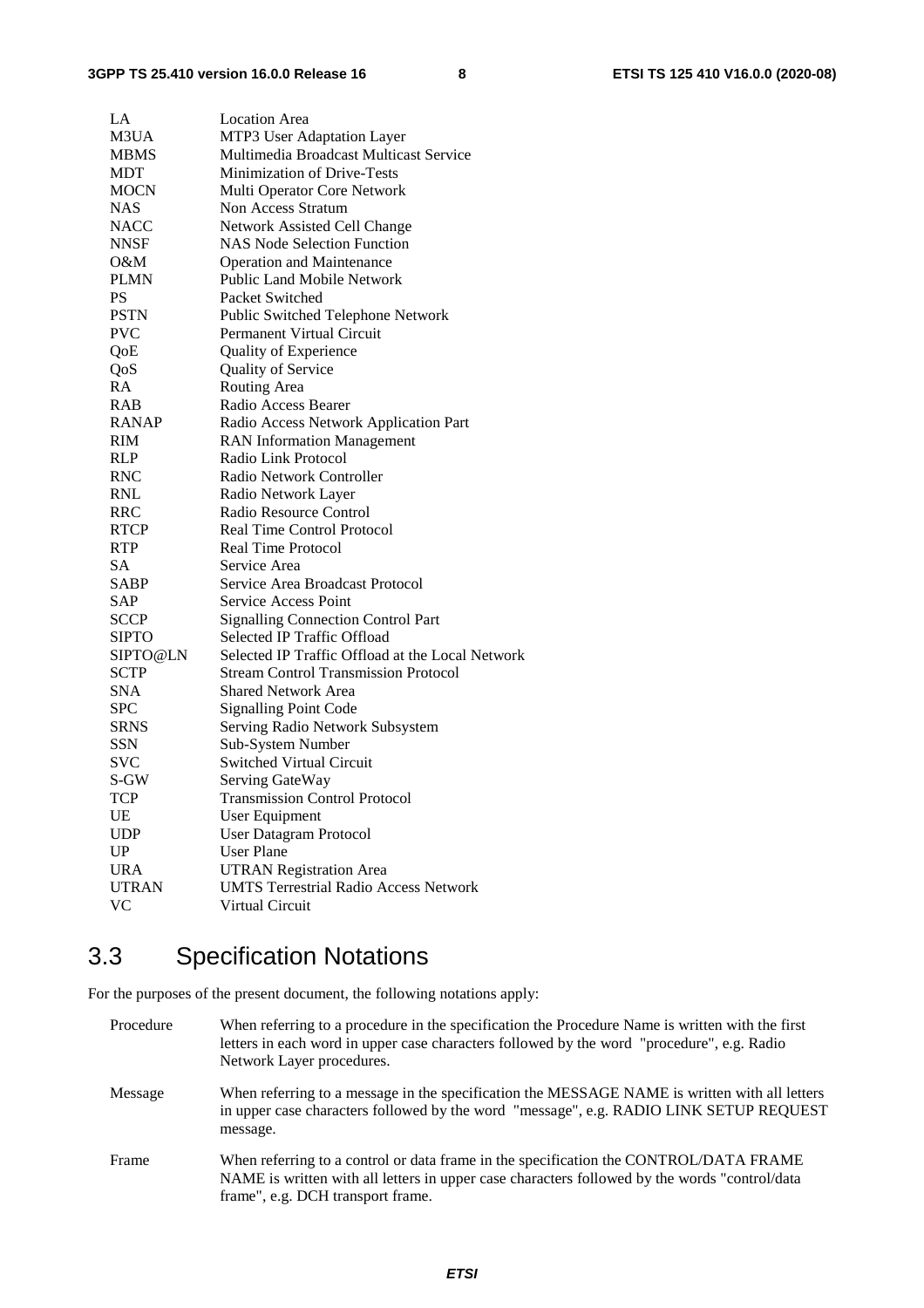## 4 General Aspects

### 4.1 UTRAN Architecture

#### 4.1.1 Iu Interface Architecture

The overall UMTS architecture and UTRAN architectures are described in TS 25.401 [1]. This subclause specifies only the architecture of the Iu interface, and shall not constrain the network architecture of either Core or Radio Access Networks.

The I<sub>u</sub> interface is specified at the boundary between the Core Network and UTRAN. Figure 4.1 depicts the logical division of the  $I_u$  interface. From the Iu perspective, the UTRAN access point is an RNC.



**Iu Interface**



The Iu interface towards the PS-domain of the core network is called Iu-PS, and the Iu interface towards the CS-domain is called Iu-CS. The differences between Iu-CS and Iu-PS are treated elsewhere in the present document. The Iu interface to the Broadcast domain is called Iu-BC.

There shall not be more than one Iu interface (Iu-PS) towards the PS-domain from any one RNC– except where the NNSF is used, see subclause 4.1.3, or in MOCN configuration – see TS 23.251 [26]. Each RNC shall not have more than one Iu interface (Iu-CS) towards its default CN node within the CS domain, but may also have further Iu interfaces (Iu-CS) towards other CN nodes within the CS domain. (See [6] for definition of Default CN node.) These further Iu interfaces (Iu-CS) shall only be used as a result of intra-MSC inter-system handover or SRNS relocation, in the case the anchor CN node directly connects to the target RNC. There may also be more than one Iu interface towards the CS-Domain if the NNSF is used – see subclause 4.1.3, or in MOCN configuration – see TS 23.251 [26]. There shall not be more than one Iu interface (Iu-BC) from an RNC towards the Broadcast domain.

In the separated core network architecture, this means that there shall be separate signalling and user data connections towards the PS and CS domains – this applies in both transport and radio network layers.

In the combined architecture, there shall be separate connections in the user plane towards the PS and CS domains (in both transport and radio network layers). In the control plane, there shall be separate SCCP connections to the two logical domains.

In either architecture, there can be several RNCs within UTRAN and so UTRAN may have several Iu access points towards the Core Network. As a minimum, each Iu access point (in UTRAN or CN) shall independently fulfil the requirements of the relevant Iu specifications (25.41x series – see clause 7).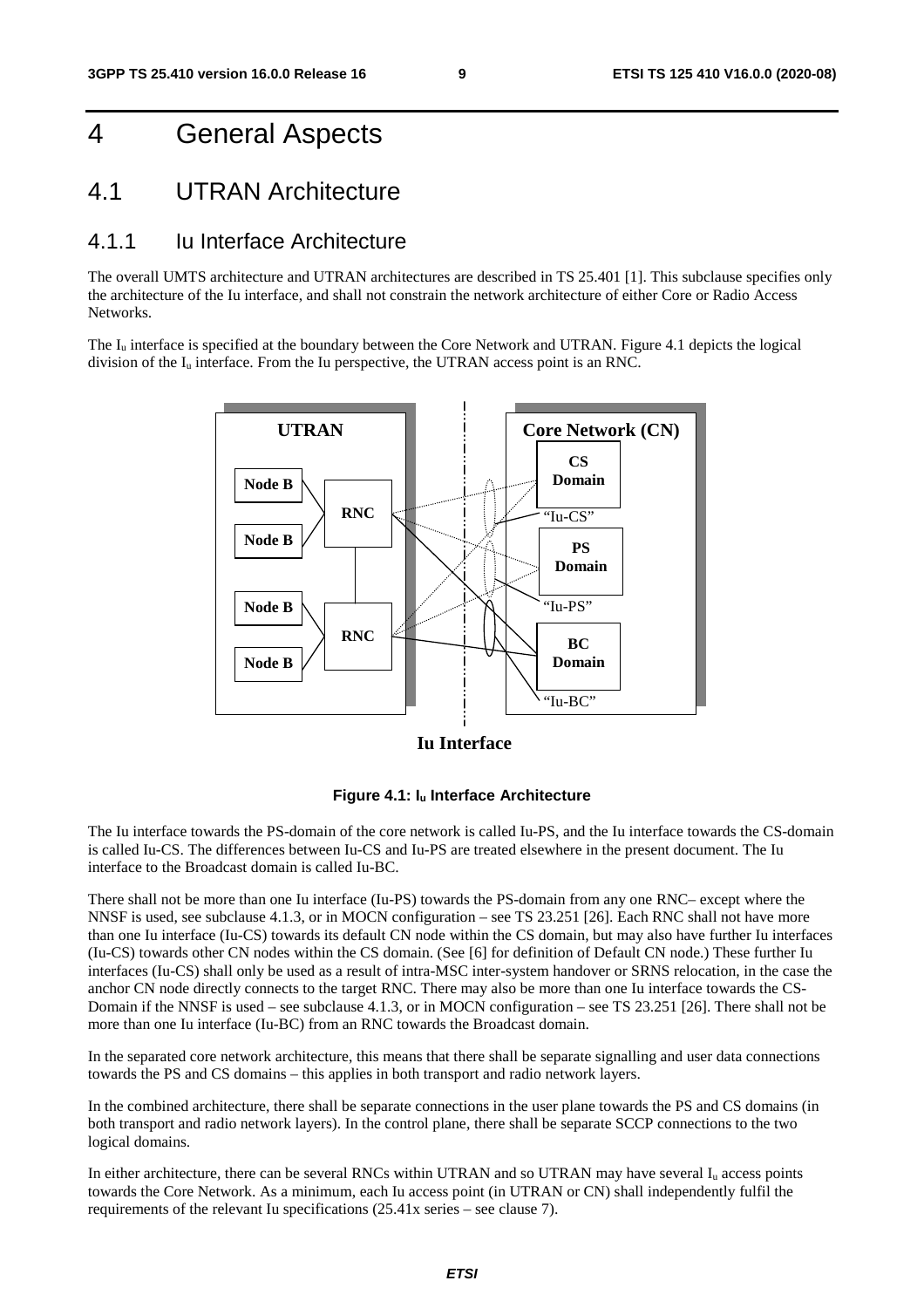#### 4.1.2 Iu connection principles

The Iu interface has a hierarchical architecture where one higher layer entity controls several lower layer entities. The hierarchy for the CN - UTRAN signalling connection end points is described below:

- Each CN Access Point may be connected to one or more UTRAN Access Points.
- For the PS domain, each UTRAN Access Point shall not be connected to more than one CN Access Point except where the NNSF is used, see subclause 4.1.3, or when RNC is shared in MOCN configuration..
- For the CS domain, each UTRAN Access Point may be connected to one or more CN Access Points.
- For the BC domain, each UTRAN Access Point may be connected to one CN Access Point only.

#### 4.1.3 Implementation of the NAS Node Selection Function

The optional NAS Node Selection Function (NNSF) is described in TS 23.236 [25].

If the NAS Node Selection Function is used by an RNC:

There may be more than one Iu interface (Iu-CS) towards the CS domain and/or more than one Iu interface (Iu-PS) towards the PS-domain from this RNC.

#### 4.1.4 Implementation of MOCN configuration support

The MOCN configuration is described in TS 23.251 [26]. When the RNC is shared in MOCN configuration:

- There may be more than one Iu interface (Iu-CS) towards the CS domain of different CN operators and/or more than one Iu interface (Iu-PS) towards the PS-domain of different CN operators from this RNC.
- The MOCN Rerouting Function shall be supported.

### 4.2 I<sub>u</sub> Interface General Principles

From a UTRAN perspective, maximising the commonality of the various protocols that flow on the Iu interface is desirable. This means at the minimum that:

- A common set of radio access bearer services will be offered by UTRAN to the Core Network nodes, regardless of their type (e.g. 3G-MSC or 3G-SGSN).

There will be a common functional split between UTRAN and the Core Network nodes, regardless of their type (e.g. 3G-MSC or 3G-SGSN).

Signalling in the radio network control plane shall not depend on the specific choice of transport layers.

### 4.3 I<sub>u</sub> Interface Specification Objectives

The following objectives are partly derived from TR 23.930 [2].

The  $I_u$  interface shall be specified such that it can support:

- the interconnection of RNCs with Core Network Access Points within a single PLMN, and within several PLMNs in case of network sharing, as described in TS 23.251 [26].
- the interconnection of RNCs with Core Network Access Points irrespective of the manufacturer of any of the elements.
- all UMTS services.

The  $I_{\text{u}}$  interface shall facilitate the use of the same RNC, MSC or SGSN in all PLMNs.

The Iu interface shall facilitate the sharing of transport technology between Iu-PS and Iu-BC.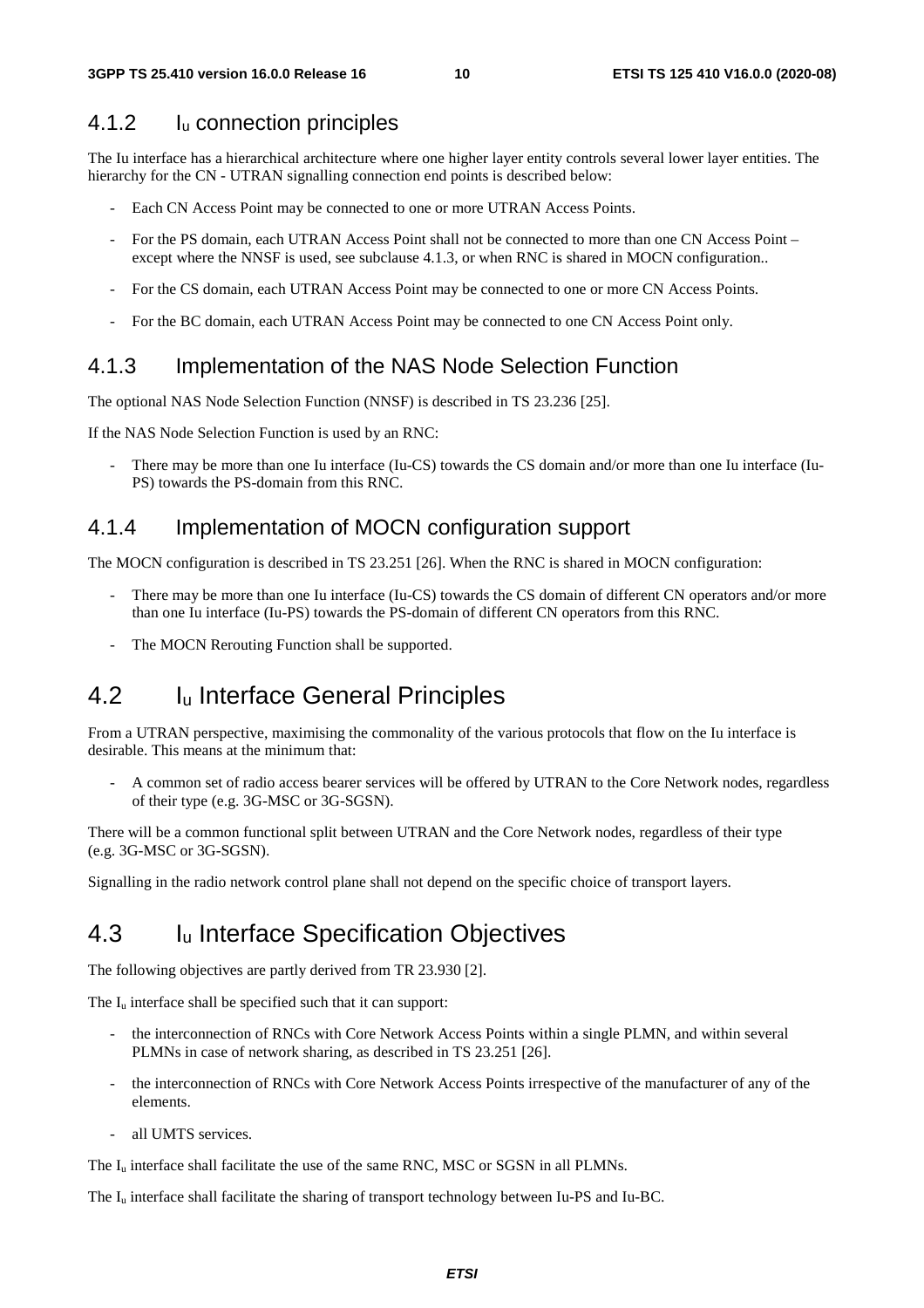The  $I_u$  interface shall allow interworking to the GSM Core Network.

Independence between the protocol layers and between control and user planes shall be maintained on the Iu interface.

The I<sub>u</sub> interface shall allow independent evolution of technologies within the Core, Radio Access and Transport Networks.

The  $I_u$  interface shall allow separate evolution of O&M facilities.

The  $I_{\rm u}$  interface shall be standardised as an open and multi-vendor interface.

The Iu interface specifications shall facilitate the migration of some services from the CS-domain to the PS-domain. In particular, the RANAP protocol shall be common to both PS and CS domains, and the I<sub>u</sub> user plane protocol(s) shall be independent of the core network domain (PS or CS), except where a specific feature is only required for one domain.

## 4.4 Iu Interface Capabilities

The following capabilities are derived from the requirements described in TR 23.930 [2].

The  $I_u$  interface supports:

- procedures to establish, maintain and release Radio Access Bearers;
- procedures to perform SRNS relocation, intra-system handover, inter-system handover and inter-system change;
- procedures to support the Cell Broadcast service;
- a set of general procedures, not related to a specific UE;
- the separation of each UE on the protocol level for user specific signalling management;
- the transfer of NAS signalling messages between UE and CN;
- location services by transferring requests from the CN to UTRAN, and location information from UTRAN to CN. The location information may comprise a geographical area identifier or global co-ordinates with uncertainty parameters;
- simultaneous access to multiple CN domains for a single UE;
- mechanisms for resource reservation for packet data streams;
- procedures to support MBMS bearer services;
- mechanisms to support SIPTO at Iu-PS for a specific UE (optional);
- mechanisms to support SIPTO at the Local Network with standalone GW for a specific UE (optional).

### 4.5 Iu Interface Characteristics

#### 4.5.1 Use of Transport Network User Plane as Signalling Bearer

4.5.1.1 Use of SCCP

#### 4.5.1.1.1 General

The SCCP (ITU-T Rec. Q.711 [9] /ITU-T Rec. Q.712 [10]/ITU-T Rec. Q.713 [11]/ITU-T Rec. Q.714 [12]) is used to support signalling messages between the CNs and the RNC. One user function of the SCCP, called Radio Access Network Application Part (RANAP), is defined. The RANAP uses one SCCP signalling connection per active UE and CN for the transfer of layer 3 messages. RANAP also uses one SCCP signalling connection per MBMS bearer service.

Both connectionless and connection-oriented procedures are used to support the RANAP. TS 25.413 [6] explains whether connection oriented or connectionless services should be used for each layer 3 procedure.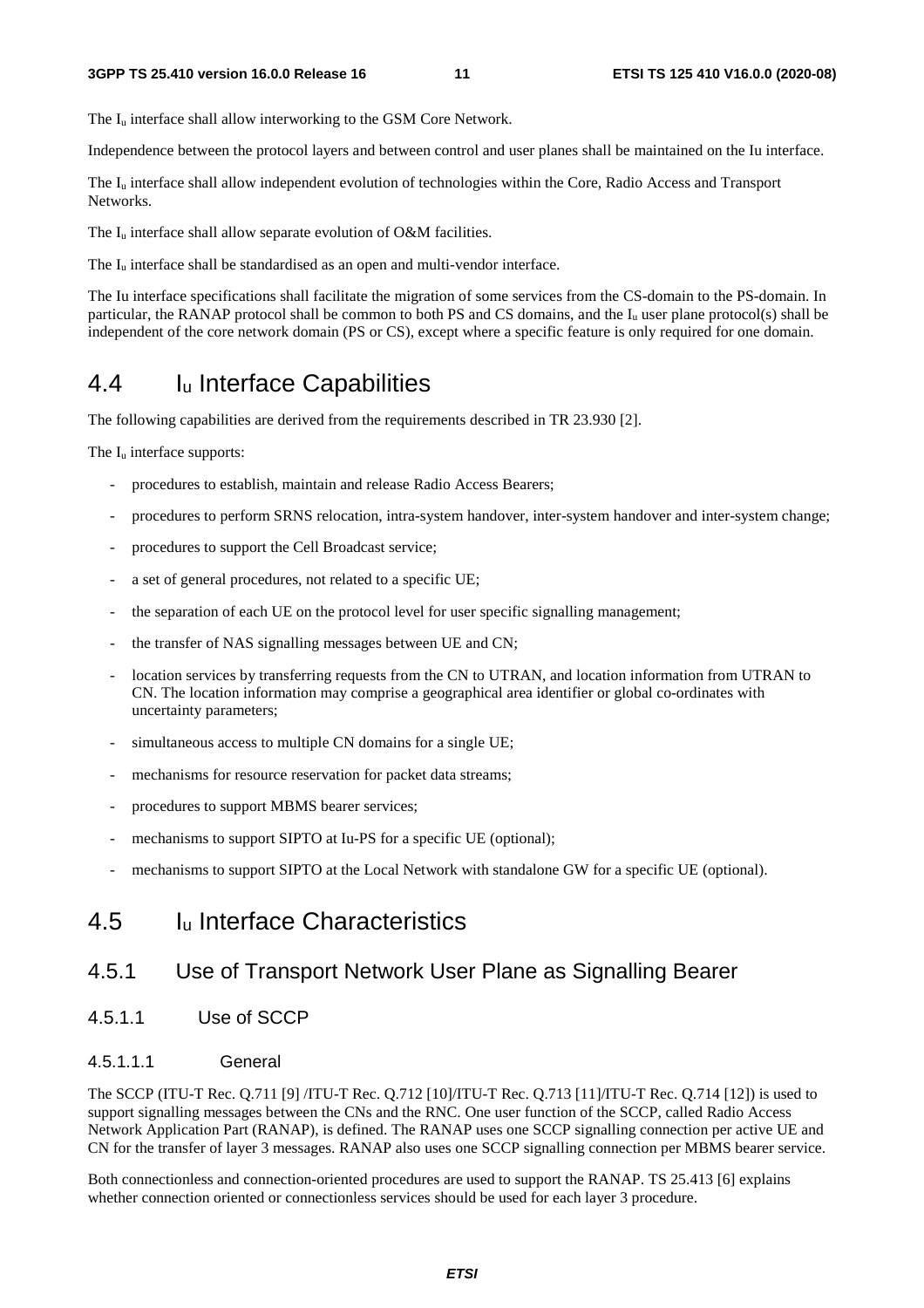RANAP may use SSN, SPC and/or GT and any combination of them as addressing schemes for the SCCP. Which of the available addressing scheme to use for the SCCP is an operator matter.

When GT addressing is utilised, the following settings shall be used:

- SSN Indicator  $= 1$  (RANAP SSN as defined in TS 23.003 [13] shall always be included).
- Global Title Indicator  $= 0100$  (GT includes translation type, numbering plan, encoding scheme and nature of address indicator).
- Translation Type  $= 0000 0000$  (not used).
- Numbering Plan =  $0001$  (E.163/4).
- Nature of Address Indicator =  $000\,0100$  (International Significant Number).
- Encoding Scheme  $= 0001$  or 0010 (BCD, odd or even).
- Routing indicator =  $0$  or 1 (route on GT or PC/SSN).

When used, the GT shall be the E.164 address of the relevant node.

The following subclauses describe the use of SCCP connections for RANAP transactions. Subclause 4.5.1.2 describes the connection establishment procedures. Subclause 4.5.1.3 describes the connection release procedures. Subclause 4.5.1.4 describes abnormal conditions.

#### 4.5.1.1.2 SCCP Connection Establishment procedure

A new SCCP connection is established when information related to the communication between a UE and the network has to be exchanged between RNC and CN, and no SCCP connection exists between the CN and the RNC involved, for the concerned UE. A new SCCP connection is also established for MBMS service purpose between the RNC and CN.

Various SCCP connection establishment cases have to be distinguished:

- i) RNC Initiated SCCP Signalling Connection for a UE;
- ii) CN Initiated SCCP Signalling Connection for a UE;
- iii) CN Initiated SCCP Signalling Connection for an MBMS Service.

The above cases are the only cases currently identified for SCCP connection establishment. Others may emerge in the future.

#### 4.5.1.1.2.1 Establishment procedure in case i

The SCCP signalling connection establishment is initiated, by the RNC, at the reception of the first layer 3 non access stratum message from the UE or at the execution of the enhanced relocation or at the initiation of the UE Registration Query procedure.

#### **Initiation**

The RNC sends SCCP CONNECTION REQUEST message to the Core Network. A RANAP message shall be included in the user data field of the SCCP CONNECTION REQUEST message when the RANAP message size is less than or equal to the maximum size of the user data field in the SCCP CONNECTION REQUEST message. When the RANAP message is longer than the maximum size, the user data field shall not be included in the SCCP CONNECTION REQUEST message.

If the Core Network receives an SCCP CONNECTION REQUEST message for a UE for which an SCCP connection already exists, or if the Core Network receives an SCCP CONNECTION REQUEST message that does not include a user data field, and later finds out that the SCCP CONNECTION REQUEST message was for a UE for which an SCCP connection already exists, the Core Network shall ensure that the new SCCP connection and the already existing SCCP connection are for the same UE, e.g. by security functions, and if so, release the already existing SCCP connection via the normal Iu Release procedure and all UTRAN resources allocated to it.

#### **Termination**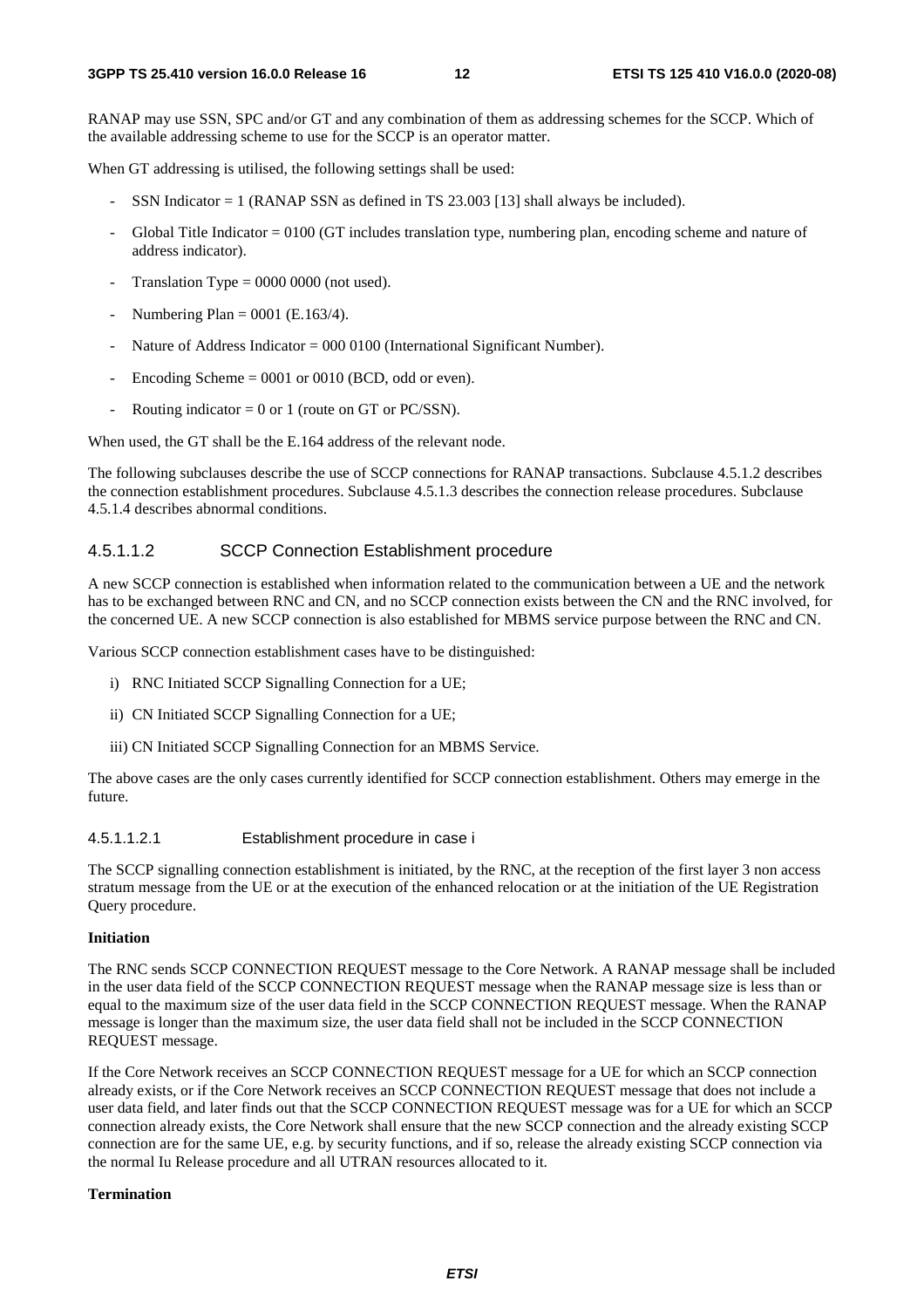#### **- successful outcome**

- The SCCP CONNECTION CONFIRM message, which may optionally contain a connection oriented RANAP message in the user data field, is returned to the RNC.
- **unsuccessful outcome** 
	- If the SCCP signalling connection establishment fails, an SCCP CONNECTION REFUSAL message will be sent back to the RNC. This message may contain a RANAP message in the user data field.

For more information on how the RANAP procedures Initial UE Message, Enhanced Relocation Complete and UE Registration Query are handled, please see the elementary procedures Initial UE Message, Enhanced Relocation Complete and UE Registration Query in TS 25.413 [6].

> RNC CN CR {SSN=RANAP, a1=x, RANAP message or no user data} -------------------------------------------> CC {a1=y,a2=x, RANAP message or no user data} <----------------------------------------- or  $CREF{a2=x, RANAP message or no user data}$ <----------------------------------------- a1 = source local reference, a2 = destination local reference, x = SCCP connection reference at the RNC, y = SCCP connection reference at the CN.



#### 4.5.1.1.2.2 Establishment procedure in case ii

The SCCP signalling connection establishment is initiated, by the Core Network, in connection with performing a Relocation.

#### **Initiation**

The Core Network initiates the connection establishment by sending an SCCP CONNECTION REQUEST message to the RNC. Optionally, a RANAP message may be included in the user data field of the SCCP CONNECTION REQUEST message.

#### **Termination**

- **successful outcome** 
	- The SCCP CONNECTION CONFIRM message, which may optionally contain a connection oriented RANAP message in the user data field, is returned to the Core Network.
- **unsuccessful outcome** 
	- If the SCCP signalling connection establishment fails, an SCCP CONNECTION REFUSAL message will be sent back to the Core Network. This message may contain a RANAP message in the user data field.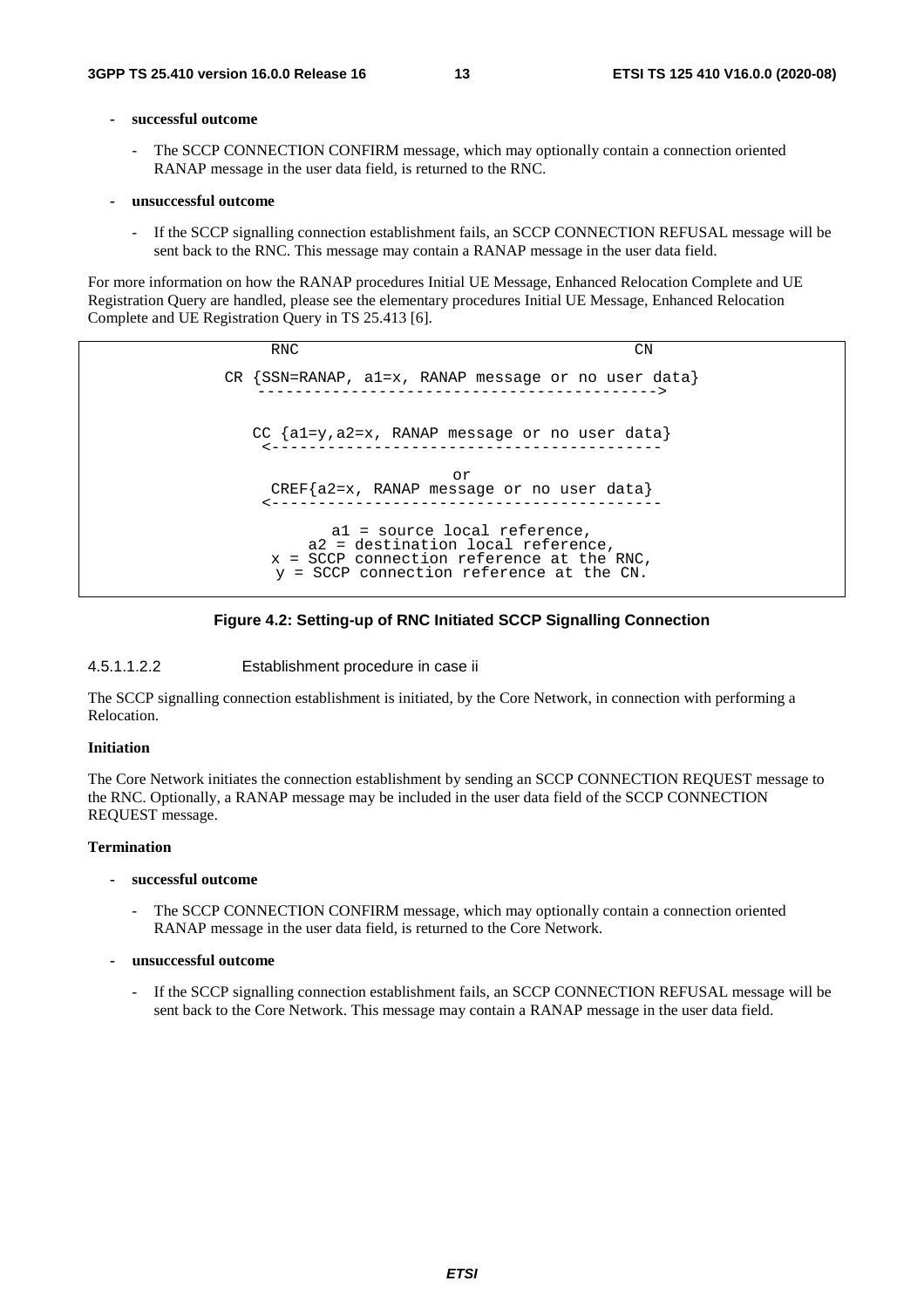```
RNC CN
CR {SSN=RANAP, a1=y,RANAP message or no user data} 
    <----------------------------------------- 
 CC {a1=x, a2=y, RANAP message or no user data} 
   ------------------------------------------> 
                      or 
    CREF{a2=y, RANAP message or no user data} 
   ------------------------------------------> 
          a1 = source local reference, 
        a2 = destination local reference, 
    x = SCCP connection reference at the RNC, 
    y = SCCP connection reference at the CN.
```
#### **Figure 4.3: Setting-up of CN Initiated SCCP Signalling Connection**

#### 4.5.1.1.2.3 Establishment procedure in case iii

The SCCP signalling connection establishment is initiated, by the Core Network, to establish a new SCCP connection between the RNC and the CN for an MBMS service at the start of an MBMS session and when no SCCP connection already exists between the CN and the RNC involved, for the concerned MBMS service.

#### **Initiation**

The Core Network initiates the connection establishment by sending an SCCP CONNECTION REQUEST message to the RNC. Optionally, a RANAP message may be included in the user data field of the SCCP CONNECTION REQUEST message.

#### **Termination**

#### **- successful outcome**

- The SCCP CONNECTION CONFIRM message, which may optionally contain a connection oriented RANAP message in the user data field, is returned to the Core Network.
- **unsuccessful outcome** 
	- If the SCCP signalling connection establishment fails, an SCCP CONNECTION REFUSAL message will be sent back to the Core Network. This message may contain a RANAP message in the user data field.

#### 4.5.1.1.3 SCCP Connection Release procedure

This procedure is always initiated at the Core Network side in normal release case.

An SCCP connection is released when the CN realises that a given signalling connection is no longer required.

The CN sends a SCCP RELEASED message.

The procedure may be initiated at the Core Network side and the RNC side in any abnormal release case.

#### 4.5.1.1.4 General SCCP Abnormal Conditions

If a user-out-of-service information or signalling-point-inaccessible information is received by the RANAP, no new attempt to establish SCCP connections towards the affected point code will be started until the corresponding user-inservice information or signalling-point-accessible information is received.

When a user-out-of-service information or signalling-point-inaccessible is received by the RNC, an optional timer may be started. When the timer expires, all the SCCP connections towards the affected point code will be released. When the user-in-service or signalling-point-accessible is received, the timer is stopped.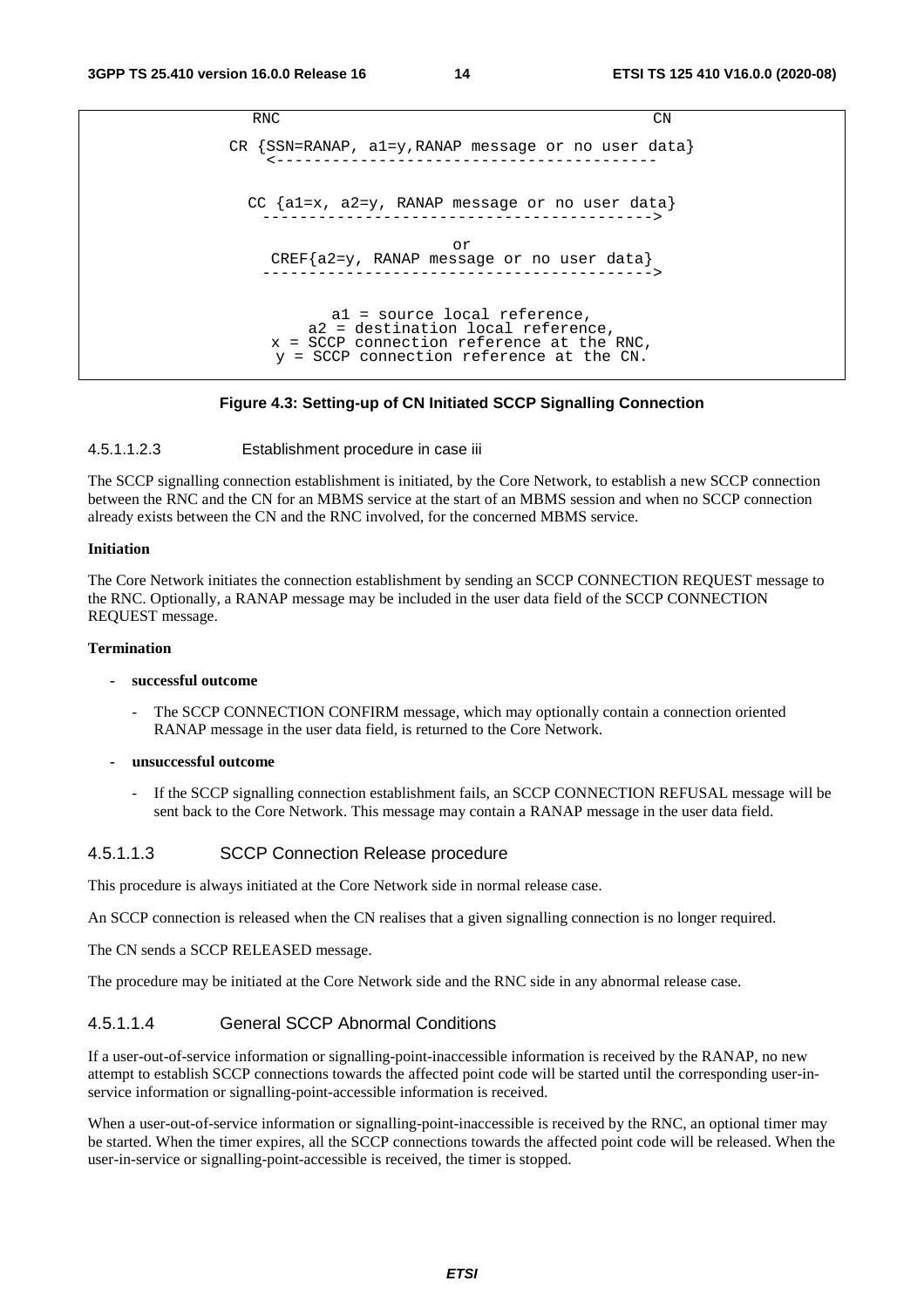If for any reason an SCCP connection is released, the optional timer expires or a connection refusal is received while any of the RANAP procedures are being performed or while a dedicated resource is still allocated, the following actions are taken:

#### **At RNC:**

- Any RNC procedure relating to that connection is abandoned.
- The UTRAN resources allocated to the connection are released.

#### **At Core Network:**

The resources associated with the SCCP connection are cleared as soon as possible.

#### 4.5.1.2 Use of MTP3b

- For a given MSC, the RNC shall be able to access RANAP and ALCAP either under the same MTP3b (IETF RFC 3332 [18]) destination point code, or under different point codes;
- For a given RNC, the MSC shall be able to access RANAP and ALCAP either under the same MTP3b destination point code, or under different point codes.

#### 4.5.2 Use of Transport Network User Plane as User Data Bearer

#### 4.5.2.1 Use of AAL2

In the ATM transport option AAL2 is used as the user data bearer towards the CS domain.

Q.2630.2 is used as the protocol for dynamically setup AAL-2 connections over Iu towards the CS domain. Q.2630.2 adds new optional capabilities to Q.2630.1.

#### 4.5.2.2 Use of GTP-U

GTP-U is used as the user data bearer towards the PS domain.

RANAP Signalling is used to establish, modify and release the GTP-U tunnels towards the PS domain.

#### 4.5.2.3 Use of RTP

RTP/UDP/IP (IETF RFC 1889 [19]/ IETF RFC 768 [20]/ IETF RFC 791[22]) is used as the user data bearer towards the CS domain in the IP transport option. The use of RTCP (IETF RFC 1889 [19]) is optional.

RANAP Signalling is used to establish, modify and release RTP sessions towards the CS domain.

#### 4.5.3 Use of Transport Network User Plane on Iu-BC

TCP/IP (IETF RFC 793[21]/ IETF RFC 791[22]) is used as the bearer for the radio network layer protocol over Iu-BC.

The TCP connection is normally established by the CN using standard TCP procedures.

A new TCP connection is established by the RNC only when there is information (e.g. failure or restart indications) that needs to be sent from RNC to the CN, and there is no existing TCP connection. The RNC shall establish the connection using standard TCP procedures.

The node that established the connection shall release the TCP connection.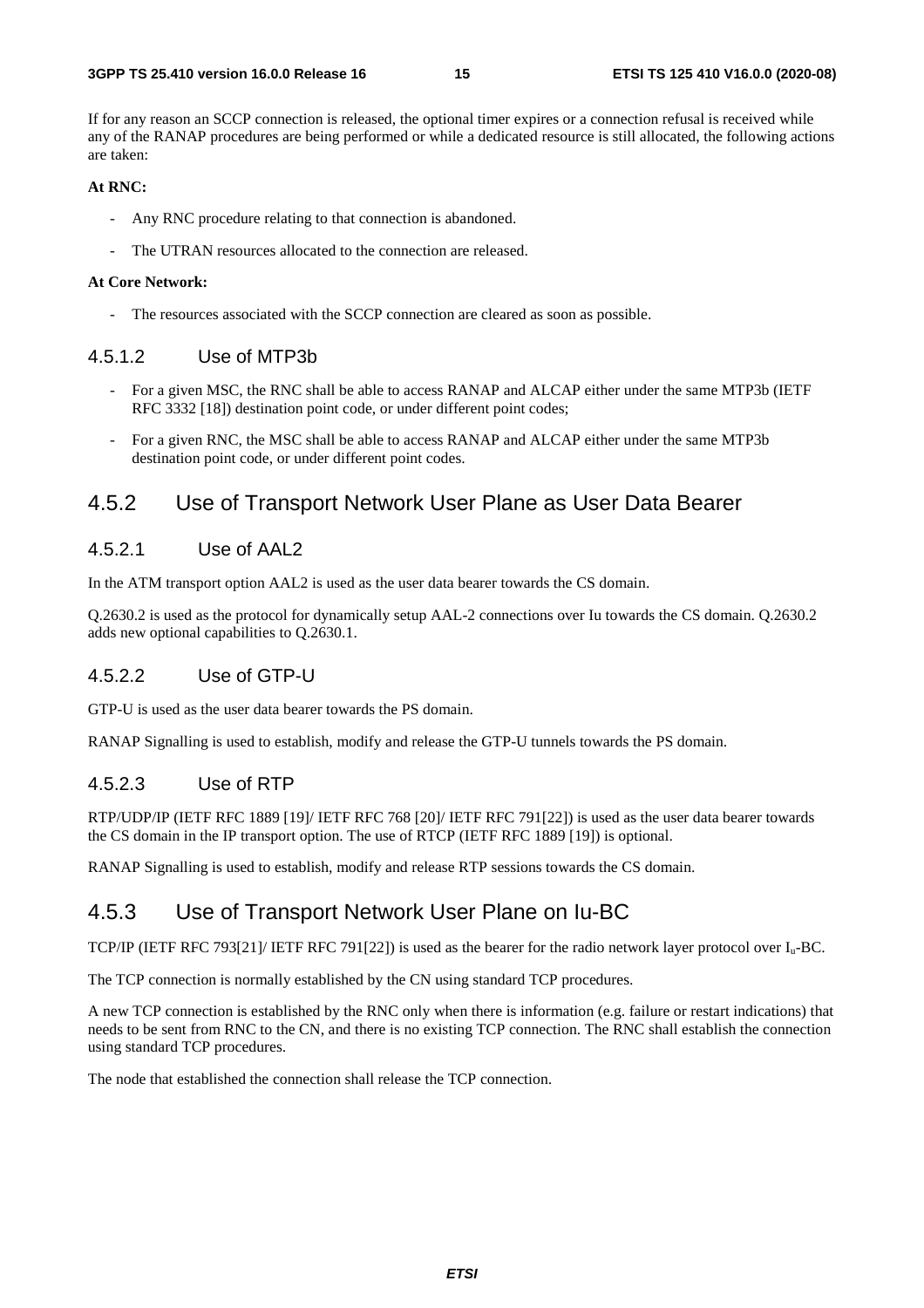## 5 Functions of the Iu Interface Protocols & Functional Split

### 5.1 General

This subclause defines the functional split between the core network and the UMTS radio access network. In addition, the possible interaction between the functions is defined. The functional split is shown in table 5.1.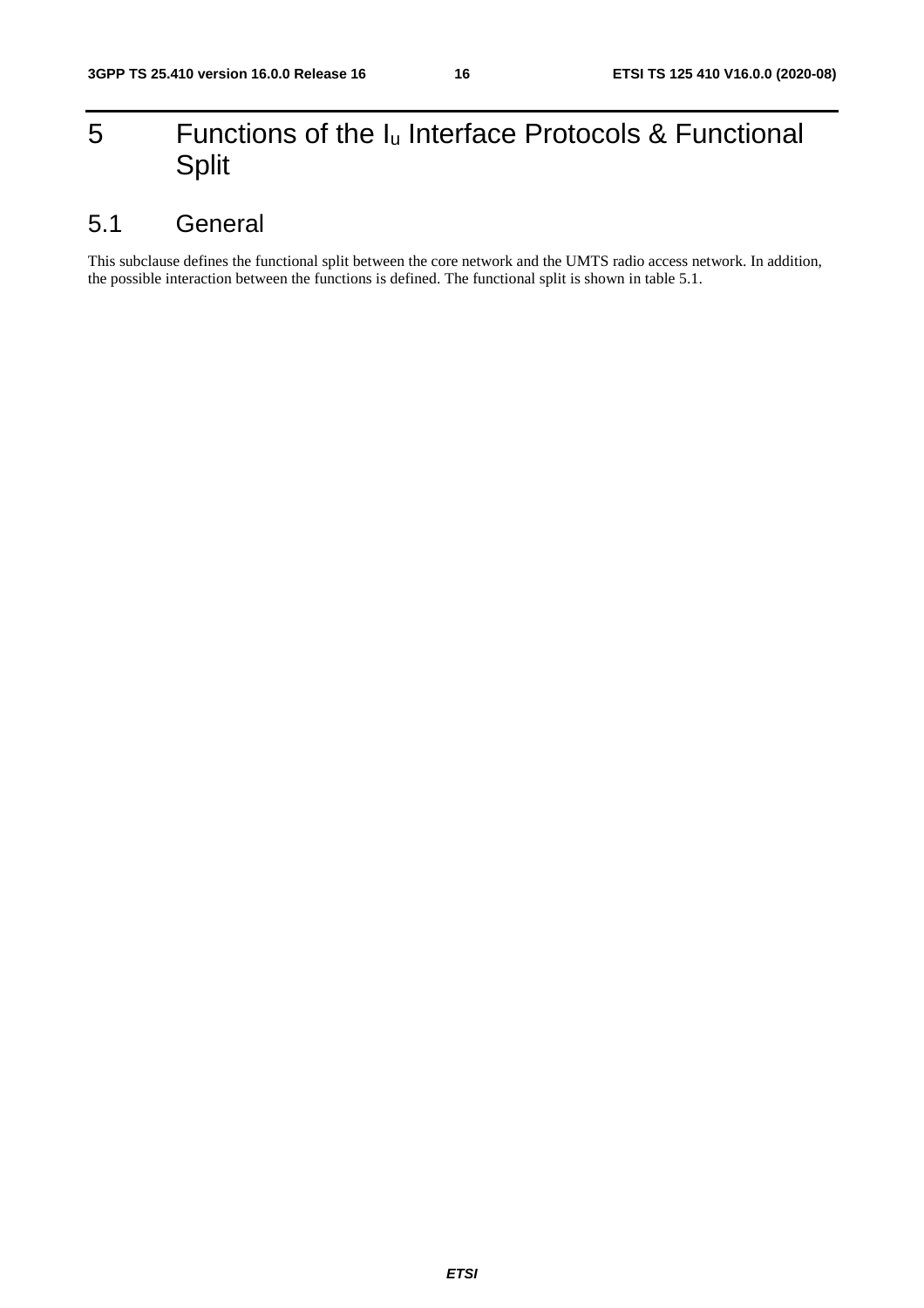#### **Table 5.1: Iu interface functional split**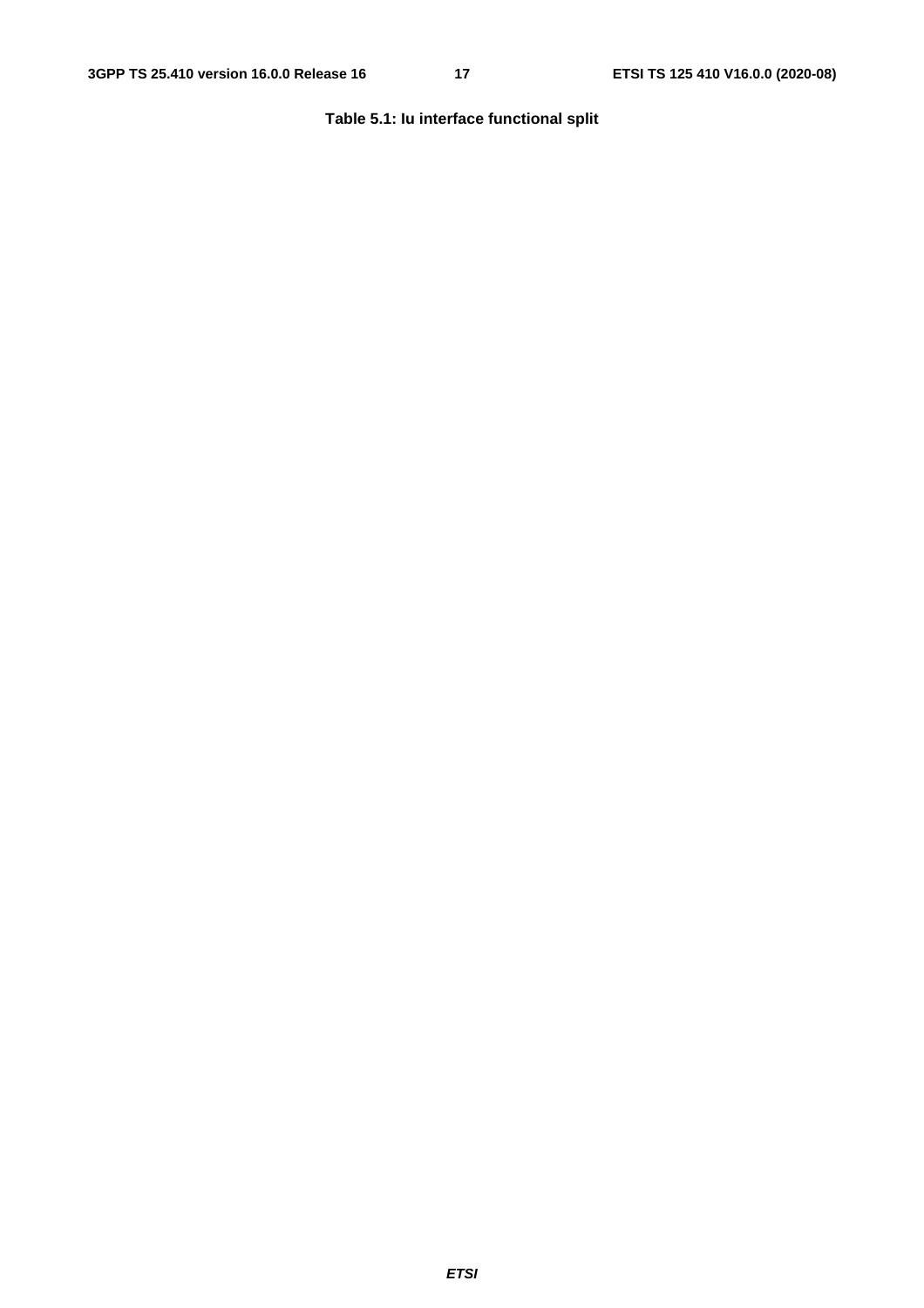| <b>Function</b>                                      | <b>UTRAN</b>            | <b>CN</b>               |
|------------------------------------------------------|-------------------------|-------------------------|
| <b>RAB management functions:</b>                     |                         |                         |
| RAB establishment, modification and release          | $\overline{\mathsf{X}}$ | х                       |
| RAB characteristics mapping lu transmission          | X                       |                         |
| bearers                                              |                         |                         |
| RAB characteristics mapping Uu bearers               | X                       |                         |
| RAB queuing, pre-emption and priority                | $\overline{\mathsf{x}}$ | Χ                       |
|                                                      |                         |                         |
| <b>Radio Resource Management functions:</b>          |                         |                         |
| Radio Resource admission control                     | X                       |                         |
| <b>Broadcast Information</b>                         | $\overline{\mathsf{x}}$ | Χ                       |
|                                                      |                         |                         |
| Iu link Management functions:                        |                         |                         |
| Iu signalling link management                        | X                       | X                       |
| ATM VC management                                    | X                       | X                       |
| AAL2 establish and release                           | X                       | Χ                       |
| AAL5 management                                      | $\overline{\mathsf{x}}$ | Χ                       |
| GTP-U Tunnels management                             | $\overline{\mathsf{x}}$ | $\overline{\mathsf{x}}$ |
| <b>TCP Management</b>                                | $\overline{\mathsf{x}}$ | X                       |
| <b>Buffer Management</b>                             | $\overline{\mathsf{x}}$ |                         |
|                                                      |                         |                         |
| Iu U-plane (RNL) Management:                         |                         |                         |
| Iu U-plane frame protocol management                 |                         | х                       |
| I <sub>u</sub> U-plane frame protocol initialization | Χ                       |                         |
|                                                      |                         |                         |
| <b>Mobility management functions:</b>                |                         |                         |
| Location information reporting                       | Χ                       | х                       |
| Handover and Relocation                              |                         |                         |
| Inter RNC hard HO, lur not used or not available     | х                       | х                       |
| Serving RNS Relocation (intra/inter MSC)             | X                       | X                       |
| Inter system hard HO (UMTS-GSM)                      | X                       | $\overline{X}$          |
| Inter system Change (UMTS-GSM)                       | $\overline{\mathsf{x}}$ | $\overline{\mathsf{x}}$ |
| Paging Triggering                                    |                         | $\overline{\mathsf{X}}$ |
| <b>GERAN System Information Retrieval</b>            | Χ                       | $\overline{\mathsf{x}}$ |
|                                                      |                         |                         |
| <b>Security Functions:</b>                           |                         |                         |
| Data confidentiality                                 |                         |                         |
| Radio interface ciphering                            | Χ                       |                         |
| Ciphering key management                             |                         | х                       |
| User identity confidentiality                        | Х                       | Χ                       |
| Data integrity                                       | х                       |                         |
| Integrity checking<br>Integrity key management       |                         |                         |
|                                                      |                         | х                       |
| <b>Service and Network Access functions:</b>         |                         |                         |
| CN Signalling data                                   | х                       | X                       |
| Data Volume Reporting                                | $\overline{\mathsf{x}}$ |                         |
| <b>UE Tracing</b>                                    | X                       | Х                       |
| MDT                                                  | $\overline{\mathsf{x}}$ | $\overline{\mathsf{x}}$ |
| Location reporting                                   | Χ                       | Χ                       |
| QoE                                                  | $\overline{\mathsf{x}}$ | $\overline{\mathsf{x}}$ |
| I <sub>u</sub> Co-ordination functions:              |                         |                         |
| Paging co-ordination                                 | X                       | Χ                       |
| <b>NAS Node Selection Function</b>                   | Χ                       |                         |
| <b>MOCN Rerouting Function</b>                       | $\overline{\mathsf{x}}$ | Χ                       |
| SIPTO at lu-PS                                       | X                       | Χ                       |
| SIPTO at the Local Network with Standalone GW        | $\overline{\mathsf{x}}$ | $\overline{\mathsf{x}}$ |
|                                                      |                         |                         |
| <b>MBMS functions</b>                                | X                       | X                       |
| <b>MBMS RAB Management</b>                           | $\overline{\mathsf{x}}$ | $\overline{\mathsf{x}}$ |
| <b>MBMS UE Linking Function</b>                      | $\times$                | Χ                       |
| <b>MBMS Registration Control Function</b>            | $\overline{\mathsf{x}}$ | $\overline{\mathsf{x}}$ |
| <b>MBMS Enquiry Function</b>                         | $\overline{\mathsf{x}}$ | X                       |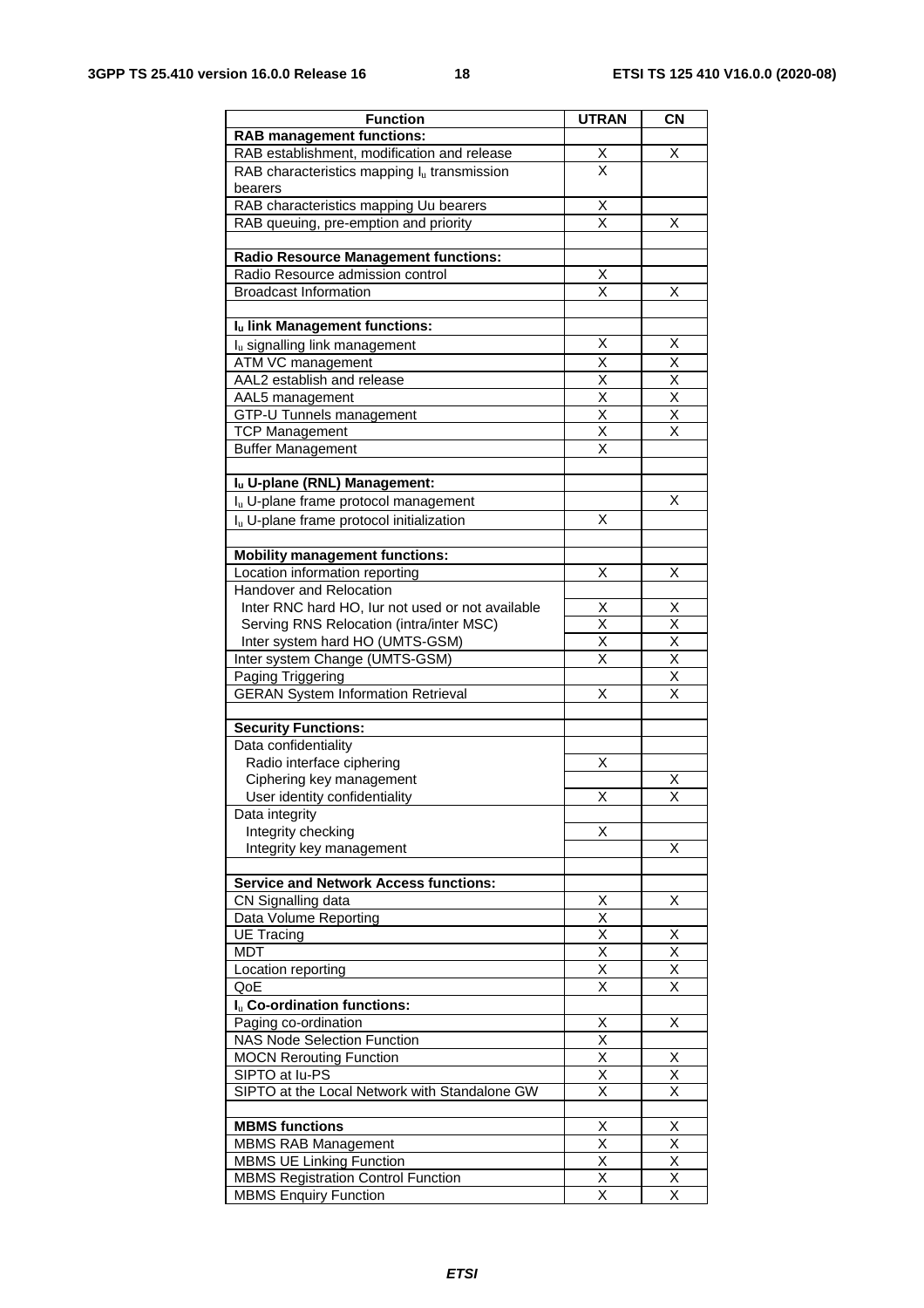### 5.2 RAB management Functions

#### 5.2.1 RAB establishment, modification and release function

The RAB, Radio Access Bearer, is defined to be set-up between UE and CN. Depending on subscription, service, requested QoS etc. different types of RABs will be used. It is the CN that controls towards the UTRAN the establishment, modification or release of a RAB. Furthermore, the CN selects the type of the transport bearer, i.e. ATM or IP.

The RAB identity is allocated by CN by mapping the value for the NAS Binding information (from the actual protocol IE for the respective CN domain) to the RAB ID as specified in TS 23.110 [3]. The RAB identity is globally significant on both the radio bearer and on the Iu bearer for a given UE in a particular CN domain.

RAB establishment, modification and release is a CN initiated function.

RAB establishment, modification and release is a UTRAN executed function.

RAB release request is a UTRAN initiated function, triggered when UTRAN e.g. fails to keep the RAB established with the UE.

#### 5.2.2 RAB characteristics mapping to Uu bearers function

The RAB characteristics mapping function is used to map the radio access bearers to the Uu bearers. The mapping is performed during the establishment of the RAB. UTRAN shall perform the mapping between the bearers.

RAB mapping to Uu transmission bearers is a UTRAN function.

#### 5.2.3 RAB characteristics mapping to Iu transport bearers

The RAB characteristics mapping function is used to map the radio access bearers to the Iu interface transport bearers. The mapping is performed during the establishment of the RAB.

UTRAN shall perform this mapping between the bearers if AAL2 is used, since it is the UTRAN that establishes the AAL2 connections.

In case of RAB towards the PS domain, UTRAN shall perform the mapping between the radio access bearers and the IP layer.

RAB characteristics mapping to Iu transport bearers is a UTRAN function.

#### 5.2.4 RAB queuing, pre-emption and priority function

The allocation/retention priority level of a RAB is determined by the CN based on e.g. subscription information, QoS information etc. Accordingly, the CN shall request RAB establishment or modification with an indication of the priority level and the pre-emption capability of that RAB and the queuing vulnerability. Queuing and resource pre-emption shall be performed by UTRAN accordingly.

RAB queuing, pre-emption and allocation/retention priority handling is a UTRAN controlled function.

RAB queuing, pre-emption and allocation/retention priority setting is a CN function.

#### 5.3 Radio Resource Management over Iu

#### 5.3.1 Radio resource admission control

When UTRAN receives a request to establish or modify a radio access bearer from the CN, the current radio resource situation is analysed and the admission control either accepts or rejects the request. This is called "Radio resource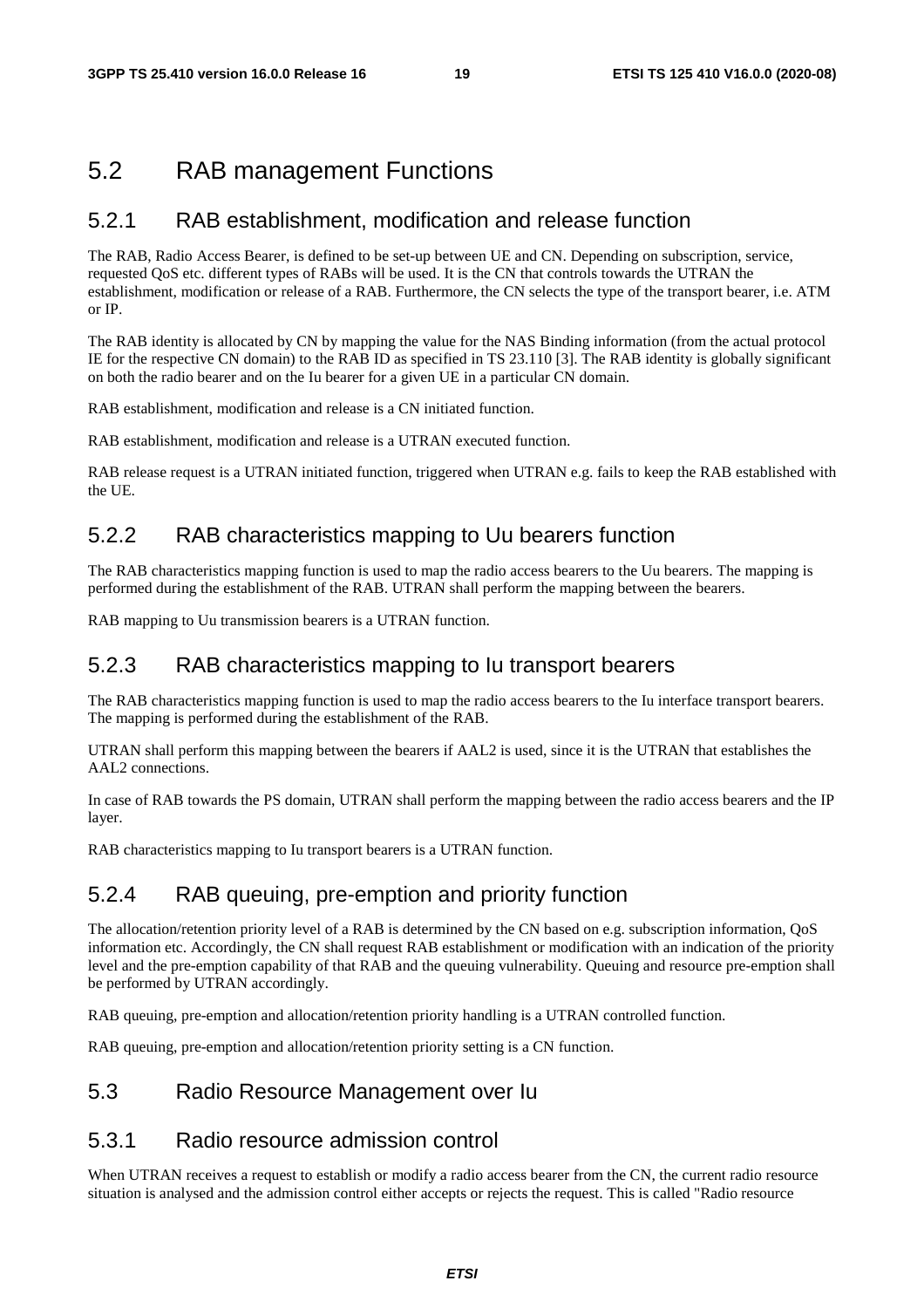admission control" and is handled by the UTRAN. If the request is queued, it is handled by the RAB queuing, preemption and priority function.

#### 5.3.2 Broadcast information management

This function consists in the broadcast from network toward UE of some information in the coverage area of the whole network or different parts of the network.

There are two kinds of Broadcast information management. UTRAN broadcast information, and Cell Broadcast information management. All UTRAN broadcast information management shall be handled locally within UTRAN. All Cell Broadcast information is controlled by CN and executed by UTRAN.

### 5.4 Iu link Management functions

#### 5.4.1 Iu Signalling Link Management function

The Iu signalling link management function provides a reliable transfer of the radio network signalling between UTRAN and CN. Both CN and UTRAN manage the function.

This function is in particular responsible for Iu signalling connection establishment, which can be established either by the CN or the RNC and for  $I_u$  signalling connection release, which is controlled by CN possibly upon UTRAN request.

#### 5.4.2 ATM Virtual Connection Management function

This function refers to handling of ATM Virtual Connections (VCs) between CN and UTRAN.

This function shall be used to establish, maintain and release the ATM VCs. For permanent VCs, it is regarded to be an O&M function.

This function also includes the selection of a Virtual Circuit to be used for a particular RAB. The selection of ATM VC upon an Iu radio access bearer service request, shall be done by UTRAN. The selected VC shall fulfil the requirements of the request. The VC may consist of several sublinks: such as SCCP connections, AAL2 connections or IP flows.

### 5.4.3 AAL2 connection establish and release function

This function is used to establish and release the AAL type 2 connections between CN and UTRAN upon an Iu radio access bearer service request. Both UTRAN and CN are taking part in the establishment of AAL2 connection. UTRAN shall initiate both establishment and release of AAL2 connections. In abnormal cases, the CN may also initiate release of AAL2 connections. The use of AAL2 for Iu transmission bearers depends on type of CN.

#### 5.4.4 AAL5 management function

AAL5 connections between CN and UTRAN shall be pre-configured at system initialisation. Basic configuration is PVCs. For user data, SVC is possible.

The AAL5 management is a function handled by both the CN and the UTRAN.

### 5.4.5 GTP-U tunnels management function

This function is used to establish and release GTP-U tunnels between CN and UTRAN upon a radio access bearer service request. This involves assigning a tunnel identifier for each direction and the creation of a context containing the tunnel information. The tunnel identifier for the downlink is allocated by the UTRAN, and the tunnel identifier for the uplink is allocated by the CN. Both CN and UTRAN should maintain the context. The use of GTP-U for Iu transport bearers depends on type of CN.

### 5.4.6 TCP Management Function

This function is used to establish and release the TCP connections between CN and UTRAN over Iu-BC.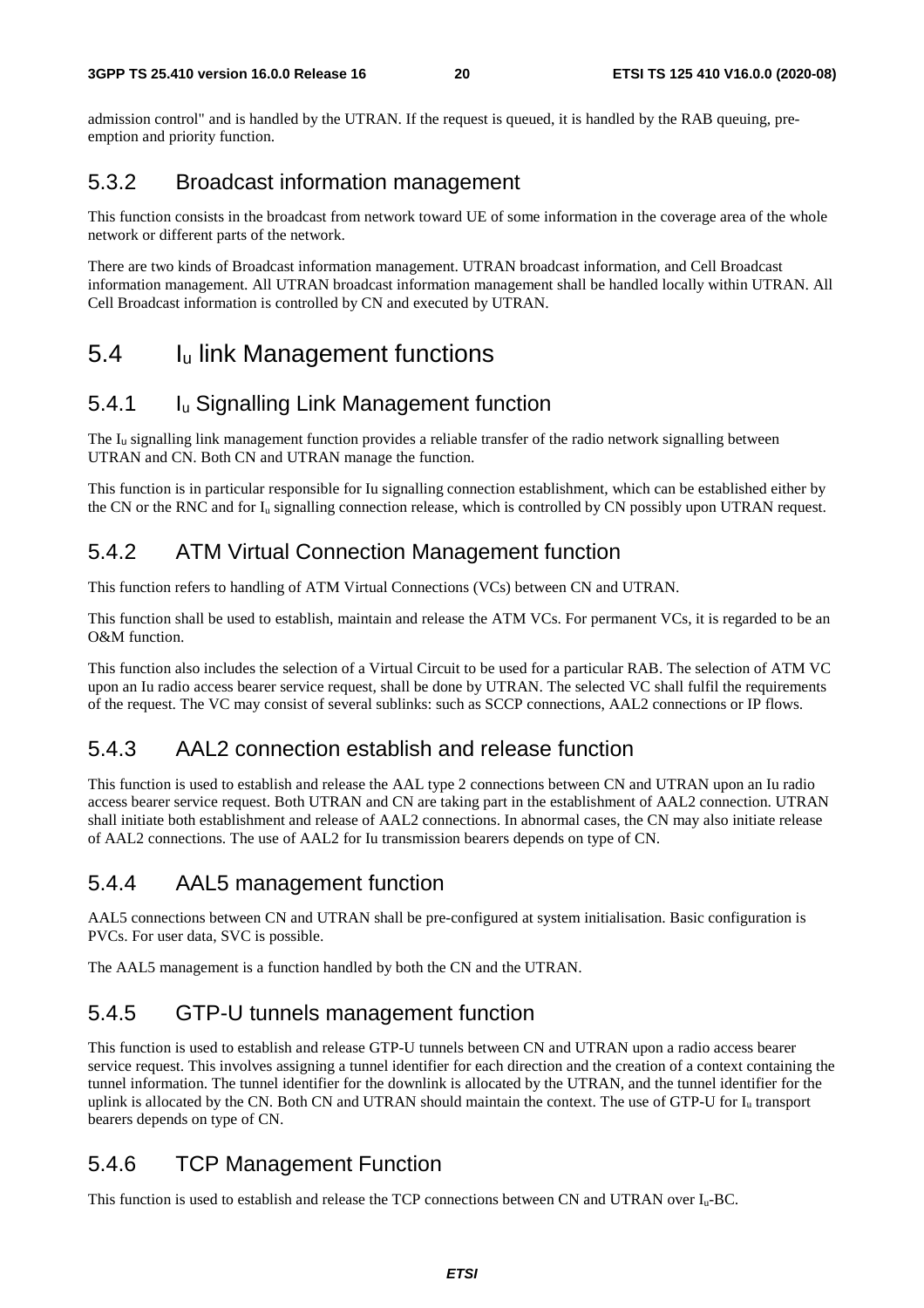The TCP management function exists in both UTRAN and CN.

### 5.4.7 Buffer Management

Congestion control shall be performed over the Iu user plane using buffer management and no flow control.

This function includes buffers to store received packet data units that at reception can not be processed due to e.g. congestion. In UTRAN, there must be a buffer management function handling received packets from the peer CN node.

The used mechanism is not in the scope of the present document and not relevant to be standardised.

Buffer management is a UTRAN function.

### 5.4.8 RTP Session Management Function

This function is used to establish and release RTP sessions between CN and UTRAN upon a radio access bearer service request. This involves assigning a RTP session identifier for each direction and the creation of a context containing the RTP session information. The RTP session identifier for the downlink is allocated by the UTRAN, and the RTP session identifier for the uplink is allocated by the CN. Both CN and UTRAN should maintain the RTP session context. The use of RTP for Iu transport bearers depends on type of CN.

## 5.5 Iu U-plane (RNL) Management Functions

### 5.5.1 Iu U-plane frame protocol mode selection function

The  $I_u$  UP in the Radio Network Layer provides modes of operation that can be activated on RAB basis. For a given RAB, the  $I_{\rm u}$  UP operates either in a Transparent or in Support mode.  $I_{\rm u}$  U-plane frame protocol mode is selected by the CN. A set of appropriate U-plane version(s) is indicated within RANAP. The final U-plane version is selected during the Iu UP initiation procedure among the indicated version(s).

This function is a CN function.

### 5.5.2 Iu U-plane frame protocol initialisation

 $I_{\rm u}$  U-plane frame protocol is initialised by the UTRAN. In certain cases, as described in TS 23.153 [15], the  $I_{\rm u}$  U-plane frame protocol may be initialised by the CN.

## 5.6 Mobility Management Functions

### 5.6.1 Location information update function

Some functionality within the CN, needs information about the present location of an active UE, i.e. a UE with established signalling connection. The Location information update function is used to transfer this information from the UTRAN to the CN. It is the UTRAN responsibility to send this information initially at the signalling connection establishment for a UE and at any change of the UE location as long as the signalling connection exists. For this function, the location information shall be at Location and Routing Area level.

### 5.6.2 Handover and Relocation functions

#### 5.6.2.1 Inter RNC hard HO function, Iur not used or not available

This functionality includes procedures for handover from one RNC to another RNC when Iur interface is not used or is not available, i.e. soft handover is not possible. The connection is switched in the CN, so both UTRAN and CN are involved. Both intra and inter CN entity cases are applicable. This functionality includes also the moving of the Serving RNS functionality from one RNC to another RNC.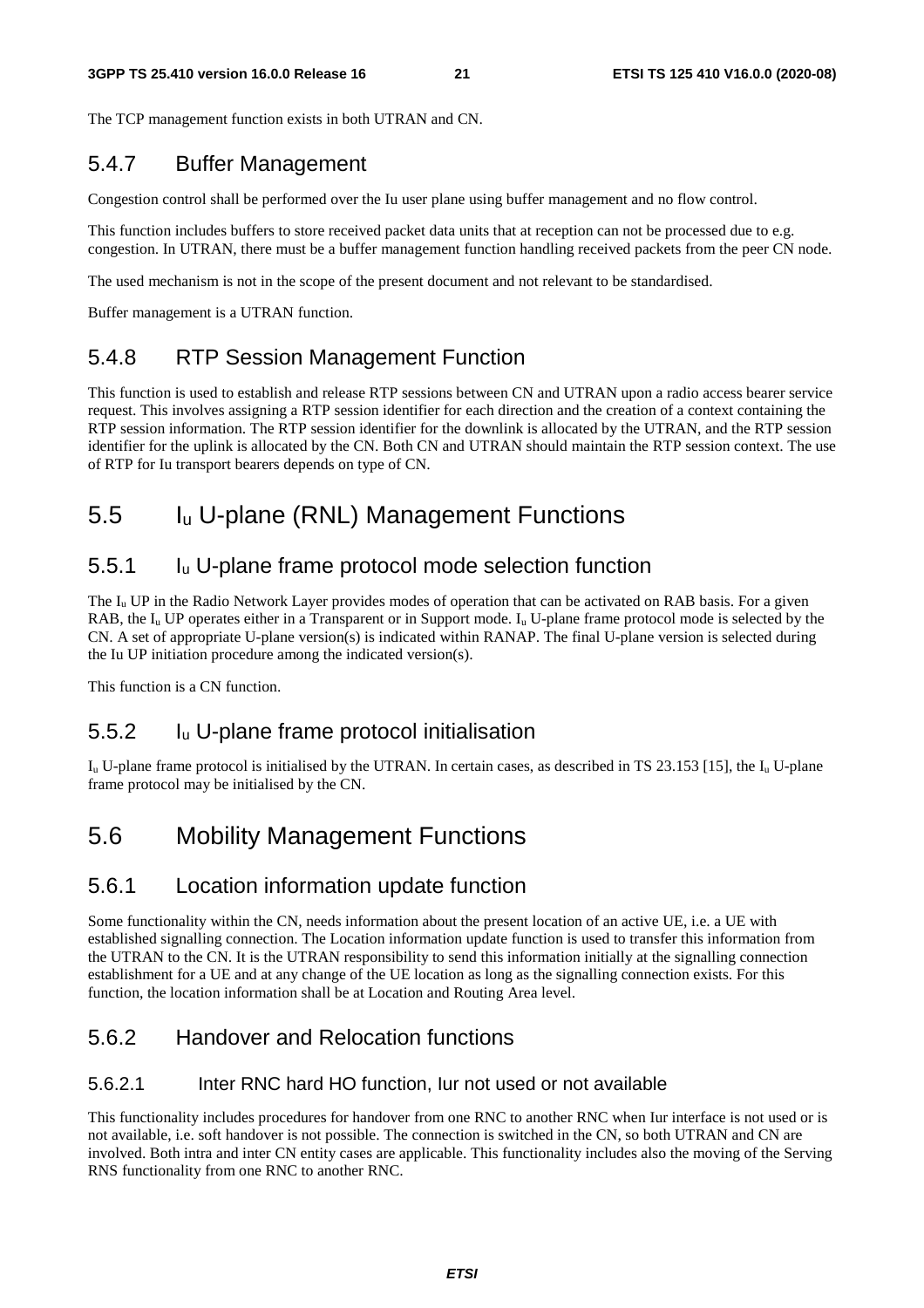#### 5.6.2.2 Serving RNS Relocation function

This functionality allows moving the Serving RNS functionality from one RNC to another RNC, e.g. closer to where the UE has moved during the communication. The Serving RNS Relocation procedure may be applied when active cell management functionality has created a suitable situation for it. Both UTRAN and CN are involved.

#### 5.6.2.3 Inter system Handover (e.g. UMTS-GSM) function

Inter system handover is performed when a mobile hands over between cells belonging to different systems such as GSM and UMTS. For intersystem handover between UMTS and GSM, the GSM procedures are used within the GSM network. Both UTRAN and CN are involved.

NOTE: The GSM BSSMAP procedures are outside the scope of the present document.

### 5.6.2A Inter System Change (e.g. UMTS-GSM) function

Inter system change is performed when a GPRS attached mobile moves from cells belonging to different systems such as GSM and UMTS. For intersystem change between UMTS and GSM, the GPRS procedures are used within the GPRS network. Both UTRAN and CN are involved.

### 5.6.3 Paging Triggering

The Core Network shall, when considered necessary, trigger the Location/Routing/RNC Area paging in the UTRAN system.

### 5.6.4 Shared Networks Access Control

The Shared Networks Access Control function allows the CN to request the UTRAN to apply UE specific access control to the UTRAN and the neighbouring networks on a PLMN or an SNA basis. The Shared Networks Access Control function is further described in TS 25.401 [1].

### 5.6.5 GERAN System Information Retrieval

In order to provide the UE with system information related to NACC towards a GERAN system - to be used as an optimisation - the GERAN System Information Retrieval function allows the source system to request GERAN (via CN) to provide this system information. The request and subsequent transfer of the GERAN System Information is performed transparently with the RIM function. The RIM function is further described in TS 25.401 [1]

### 5.7 Security Functions

#### 5.7.1 Data Confidentiality

#### 5.7.1.1 Radio interface ciphering function

The radio interface shall be ciphered upon request of the Core Network. Both Signalling and user data may be subject to ciphering. The ciphering shall be done within UTRAN.

#### 5.7.1.2 Ciphering key management function

The ciphering key and the permitted algorithm shall be supplied by the CN. UTRAN selects the used algorithm.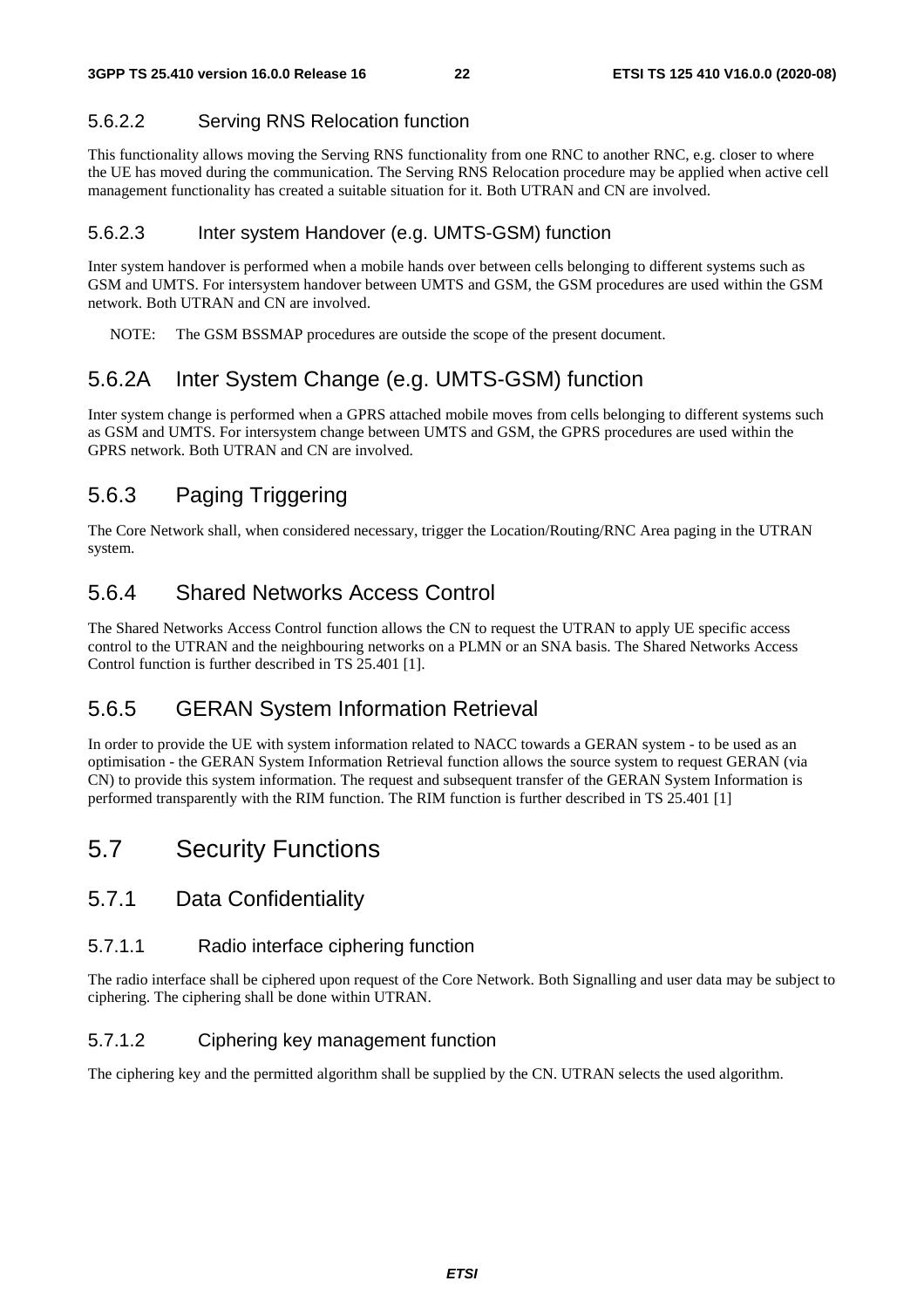### 5.7.2 Data integrity

#### 5.7.2.1 Integrity checking

The purpose of the integrity check is to make sure that the signalling continues between the same elements as by authentication. The integrity check shall be done within the UTRAN.

#### 5.7.2.2 Integrity key management

The integrity key and the permitted algorithm shall be supplied by the CN. UTRAN selects the used algorithm.

### 5.8 Service and Network Access Functions

### 5.8.1 Core Network signalling data transfer function

The NAS CN signalling data such as Call Control (CC), Session Management (SM), Mobility Management (MM), Short Message Services Point to Point and Supplementary Services (SS) shall be transparently conveyed between the CN and the UE. Over the Iu interface, the same Iu interface channel that is used for the UTRAN-CN signalling shall be used.

### 5.8.2 Data Volume Reporting

The data volume reporting function is used to report the volume of unacknowledged data to the CN. The function shall be in the UTRAN and is triggered from the CN.

### 5.8.3 UE Tracing

This feature allows tracing of various events related to the UE and its activities. This is an O&M functionality.

#### 5.8.4 Location reporting function

The positioning function performs the determination of the geographical position and optionally the velocity for an UE. The location reporting function transfers the positioning information between the UTRAN and the CN according to CN commands. This function involves UTRAN and CN.

### 5.8.5 MDT

This feature enables the transfer of MDT measurements collected by the UE, as defined in TS 37.320 [30]. This is an O&M functionality.

### 5.9 Co-ordination Functions

### 5.9.1 Paging Co-ordination function

The two CN domain architecture implies need for a page co-ordination, i.e. handling of page triggered by one CN node when UE has a signalling connection to the other CN node. The paging co-ordination is performed by UTRAN and/or optionally by CN. The Common ID is used for UTRAN paging co-ordination. The CN provides the UTRAN with the Common ID.

The paging co-ordination is a UTRAN function. Optionally the paging co-ordination may be performed in the CN.

### 5.9.2 NAS Node Selection Function

The optional NAS Node Selection Function enables the RNC to initially assign CN resources to serve a UE and subsequently setup a signalling connection to the assigned CN resource.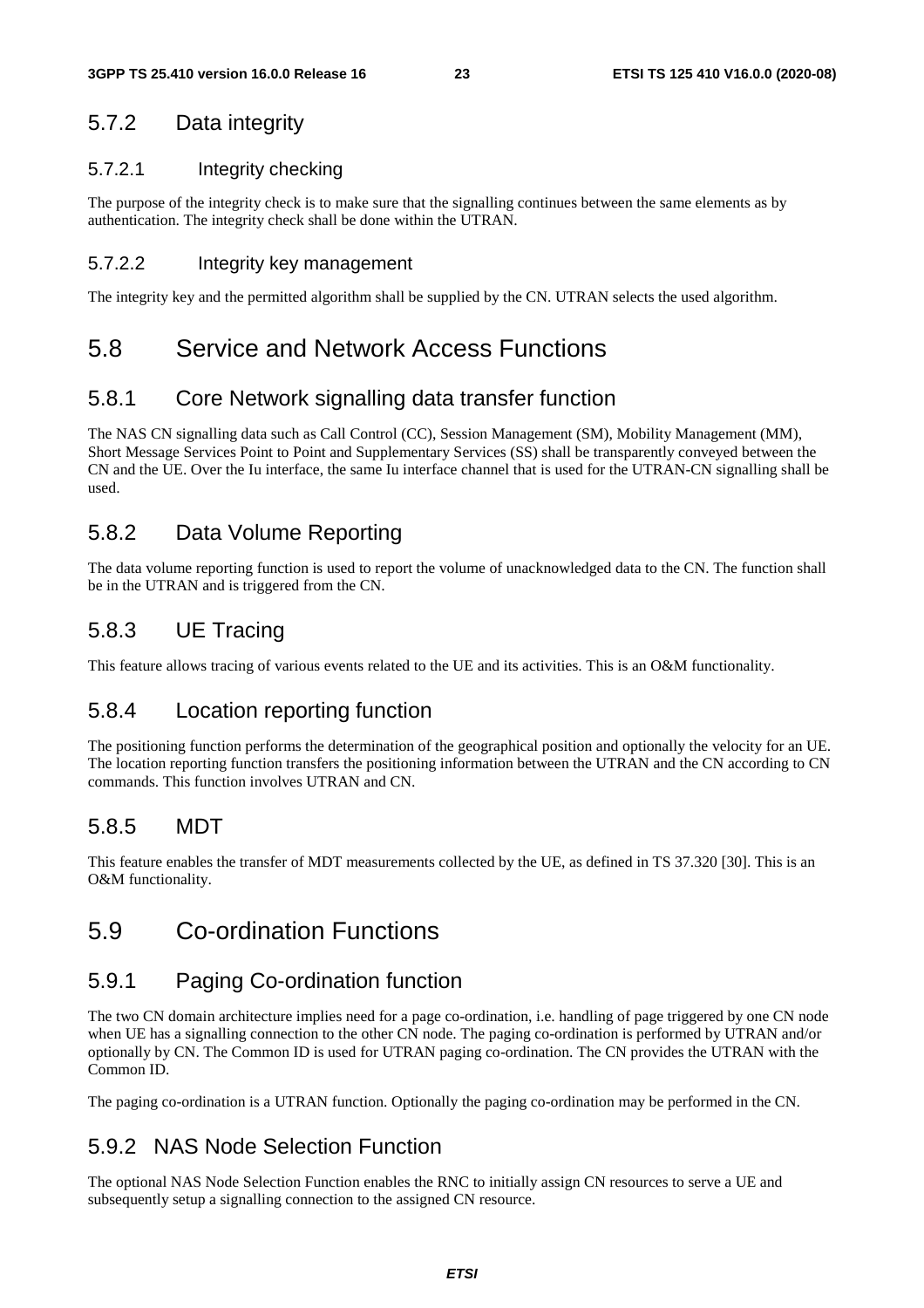The method by which the RNC initially assigns CN resources is implementation dependent.

The NNSF is described in detail in TS 23.236 [25].

#### 5.9.3 Information Transfer Function

The Information Transfer function allows configuration data to be passed from the CN to the RNC upon CN trigger. This function is operated in acknowledged mode. It should be used by the CN to maintain alignment between the data as configured in the CN and the configuration data provided to the UTRAN. This may be used e.g. to coordinate the SNA geographical definition (LA to SNA mapping) between CN and UTRAN in order to apply access control on an SNA basis.

#### 5.9.4 MOCN Rerouting Function

Rerouting is a mechanism used as part of the assignment of CN operator in shared networks with MOCN configuration for network sharing non-supporting UEs when they perform initial attach /registration. In this case RNC may not know towards which CN to route the initial UE request message and the latter may be rerouted to another CN via RNC.

The MOCN Rerouting Function is described in detail in TS 23.251 [26].

#### 5.9.5 SIPTO at Iu-PS Function

If supported, SIPTO at Iu-PS Function provides the capability to offload certain PS RABs from the CN at RAB setup. The SIPTO at Iu-PS is implementation dependent and may be implemented in a separate entity outside of RNS, for further information see TS 23.060 [29].

#### 5.9.6 SIPTO at the Local Network with Standalone GW

SIPTO@LN provides access to a defined IP network (e.g. the Internet) without the user plane traversing the mobile operator's core network by using standalone GW (with S-GW and L-GW collocated) in the local network, as specified in TS 23.060 [29].

### 5.10 MBMS Functions

#### 5.10.1 MBMS RAB Management functions

The MBMS RAB, Radio Access Bearer, is defined to be set-up between the CN and one or several UEs for MBMS. Depending on the MBMS service characteristics, different types of MBMS RABs will be used. It is the CN that controls towards the UTRAN the establishment, update or release of an MBMS RAB. The MBMS RAB is defined for the PS domain only.

#### 5.10.2 MBMS UE Linking Function

This function provides the RNC with the list of MBMS services that a given UE, with existing dedicated Iu-PS signalling connection, has "joined" or has "left" TS 23.246 [27].

### 5.10.3 MBMS Registration Control Function

This function allows the RNC to either register or deregister to the PS core network domain for a specific MBMS bearer service so that it is notified whenever a session of this service starts.

It also allows the CN to inform the RNC that a given MBMS bearer service is no longer available.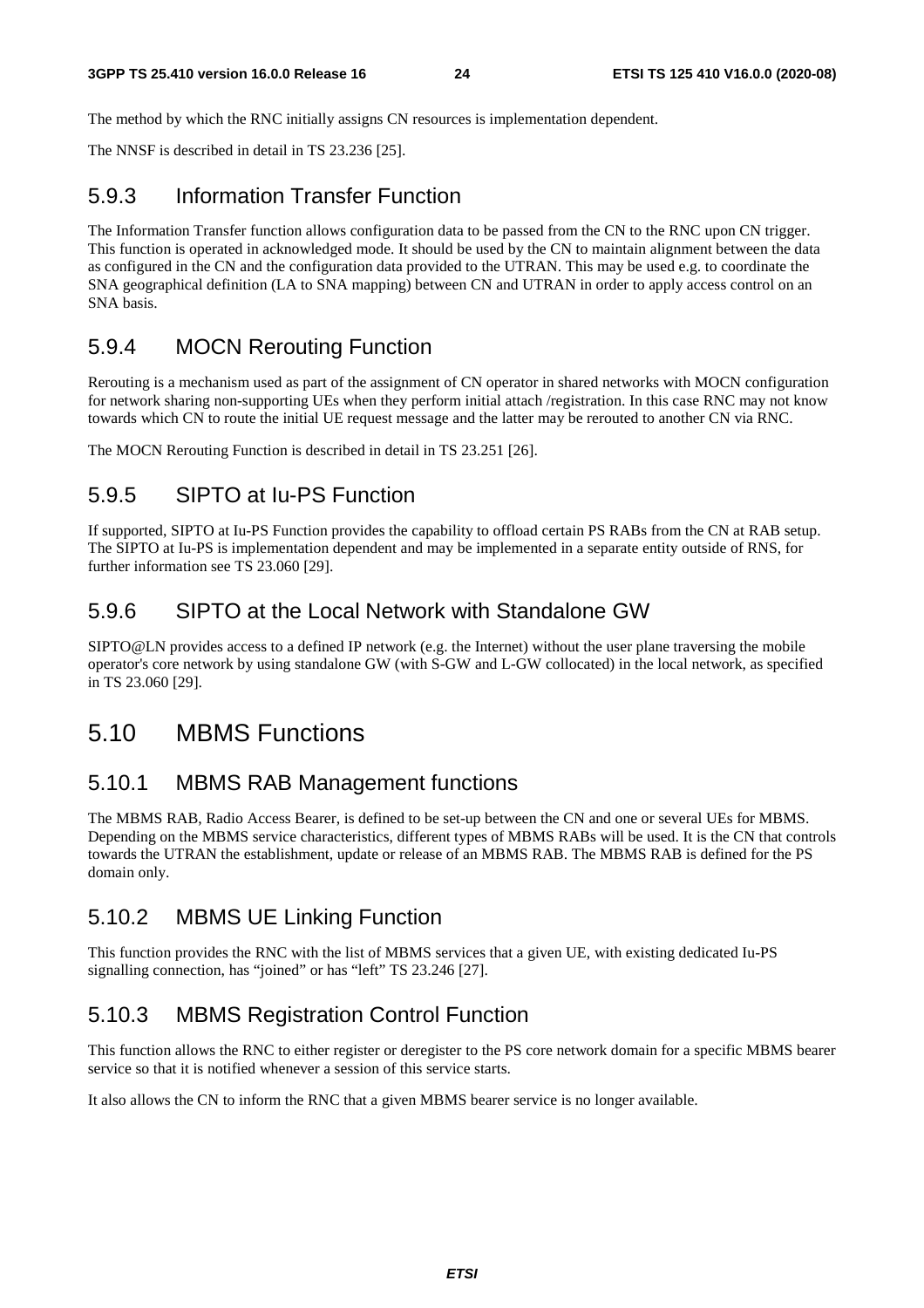### 5.10.4 MBMS Enquiry Function

This function allows the RNC to request to the SGSN the list of MBMS bearer services that a given UE has "joined" TS 23.246 [27] or the IP Multicast Address and APN defined in TS 23.246 [27] which correspond to a given MBMS bearer service.

## 6 Iu Interface Protocol Structure

### 6.1 General

The Radio Network signalling over Iu consists of the Radio Access Network Application Part (RANAP). The RANAP protocol consists of mechanisms to handle all procedures between the CN and UTRAN. It is also capable of conveying messages transparently between the CN and the UE without interpretation or processing by the UTRAN.

Over the  $I_u$  interface the RANAP protocol is, e.g. used for:

- Facilitate a set of general UTRAN procedures from the Core Network such as paging -notification as defined by the notification SAP in TS 23.110 [3].
- Separate each User Equipment (UE) on the protocol level for mobile specific signalling management as defined by the dedicated SAP in TS 23.110 [3].
- Transfer of transparent non-access signalling as defined in the dedicated SAP in TS 23.110 [3].
- Request of various types of UTRAN Radio Access Bearers through the dedicated SAP in TS 23.110 [3].
- Perform the SRNS Relocation function.
- Perform the various MBMS procedures.
- Perform SIPTO at Iu-PS (optional).

The Radio Access Bearers are provided by the Access Stratum.

Over Iu-BC, a datagram mechanism is used, so there is no clear separation of control and user planes, and the SABP protocol is used for data transfer and signalling.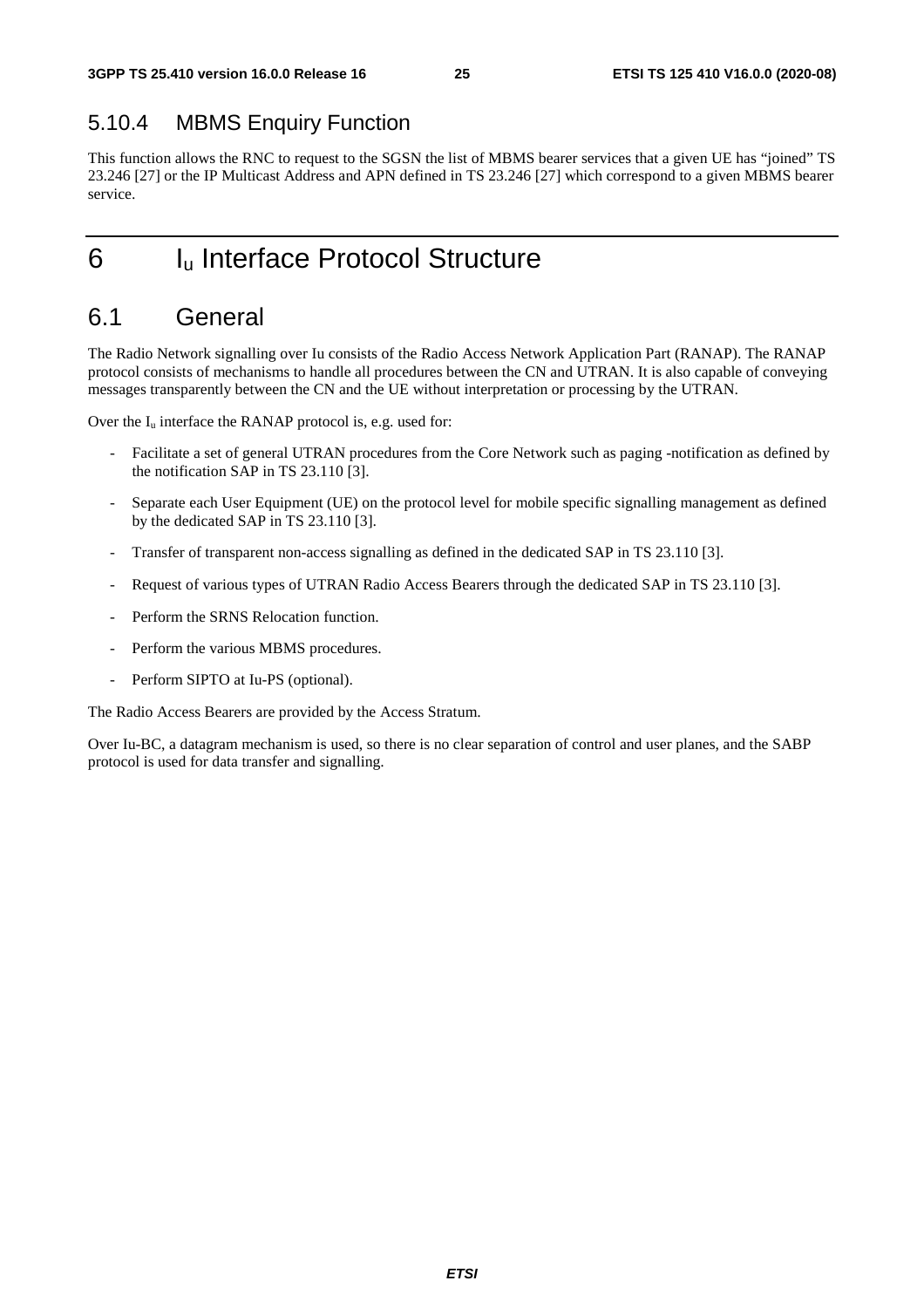## 6.2 Iu-CS

Figure 6.1 shows the protocol structure for  $I_u$ -CS, following the structure described in TS 25.401 [1].

| Radio<br>Network              |                                   | <b>Control Plane</b> |              |                                                              |                                |                             | <b>User Plane</b>              |
|-------------------------------|-----------------------------------|----------------------|--------------|--------------------------------------------------------------|--------------------------------|-----------------------------|--------------------------------|
| Layer                         | <b>RANAP</b>                      |                      |              |                                                              |                                |                             | <b>Iu UP Protocol</b><br>Layer |
| Transport<br>Network<br>Layer | Transport   Network<br>User       | Plane                |              | <b>Transport Network</b><br><b>Control Plane</b><br>Q.2630.2 |                                | Transport   Network<br>User | Plane                          |
|                               |                                   | <b>SCCP</b>          |              | Q.2150.1                                                     |                                |                             |                                |
|                               | M3UA                              | MTP3b                |              | MTP3b                                                        |                                |                             |                                |
|                               |                                   | SSCF-<br><b>NNI</b>  |              | SSCF-<br>$\mathbf{NNI}$                                      |                                |                             | RTP/                           |
|                               | <b>SCTP</b>                       | <b>SSCOP</b>         |              | <b>SSCOP</b>                                                 |                                | AAL <sub>2</sub>            | RTCP*)                         |
|                               | $\rm IP$                          | AAL5                 |              | AAL <sub>5</sub>                                             |                                |                             | UDP/IP                         |
|                               |                                   |                      |              |                                                              |                                |                             |                                |
|                               | Data Link                         | <b>ATM</b>           |              | ATM                                                          |                                | <b>ATM</b>                  | Data Link                      |
|                               | . .<br>$\blacksquare$<br><b>I</b> |                      | $\mathbf{I}$ | Physical Layer                                               | $\mathbf{1}$<br>$\blacksquare$ |                             |                                |
|                               |                                   |                      |              |                                                              |                                |                             |                                |

\*) RTCP is optional.

**Figure 6.1: Iu –Interface Protocol Structure towards CS Domain**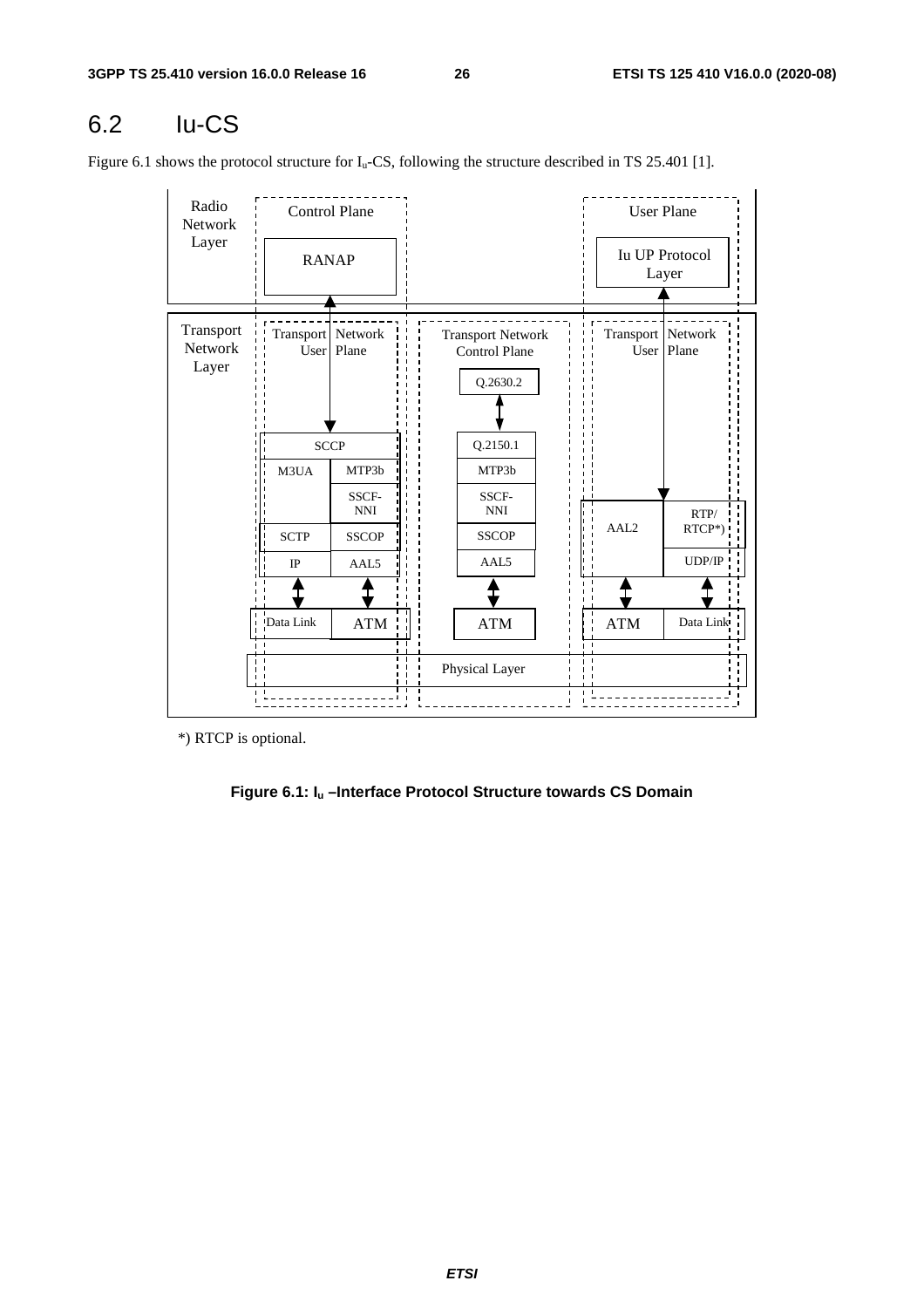### 6.3 Iu-BC

Figure 6.2 shows the protocol structure for the Iu-BC.



**Figure 6.2: Iu Interface Protocol Structure towards Broadcast Domain**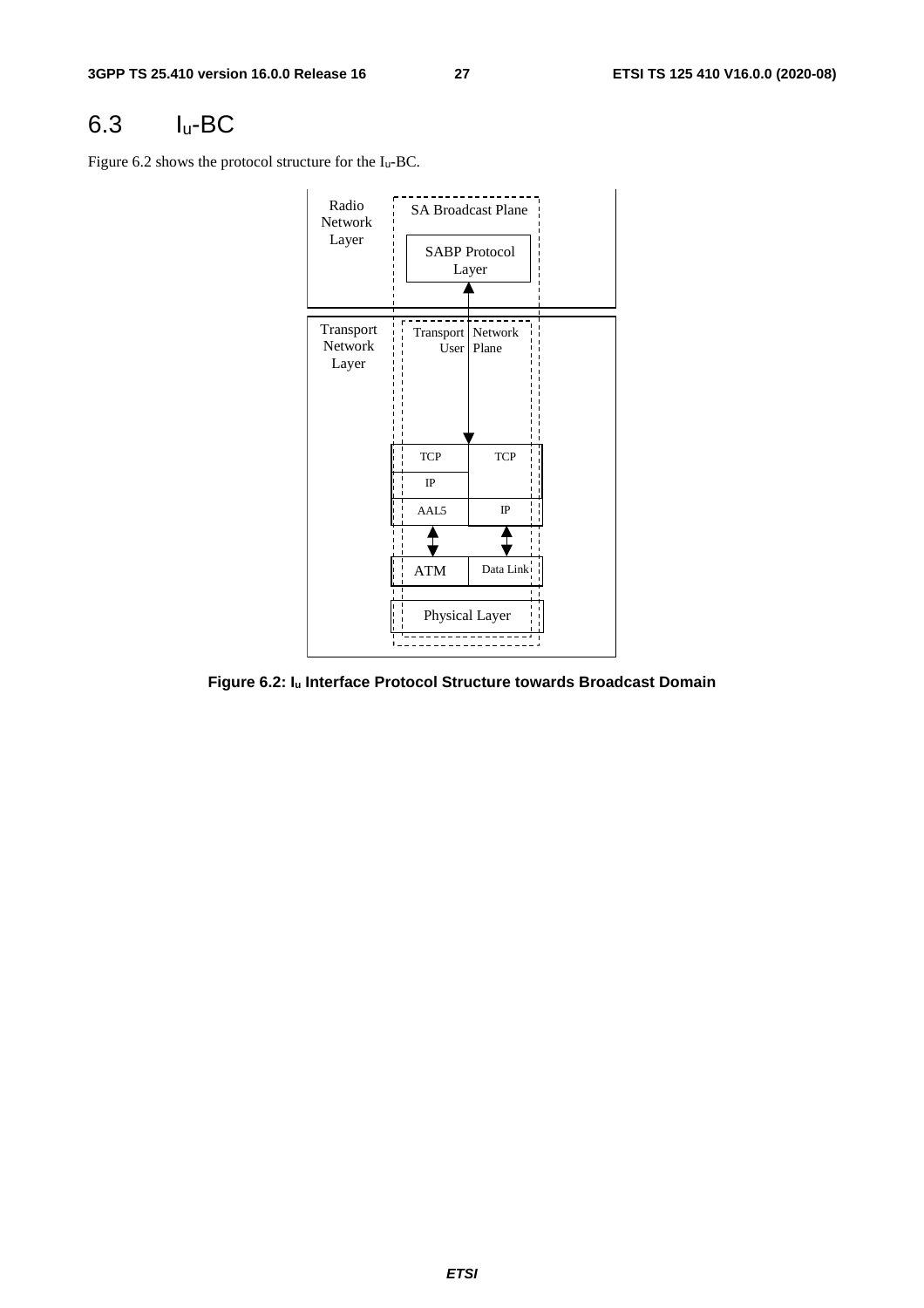## 6.4 Iu-PS

Figure 6.3 shows the protocol structure for Iu-PS, following the structure described in TS 25.401 [1].



**Figure 6.3: Iu Interface Protocol Structure towards PS Domain** 

## 7 Other I<sub>u</sub> Interface Specifications

## 7.1 UTRAN I<sub>u</sub> Interface: Layer 1 (3GPP TS 25.411)

TS 25.411 [4] specifies the range of physical layer technologies that may be used to support the Iu interface.

## 7.2 UTRAN Iu Interface: Signalling Transport (3GPP TS 25.412)

TS 25.412 [5] specifies the signalling bearers for the RANAP and transport network control plane protocols for both Iu-PS and Iu-CS.

## 7.3 UTRAN Iu Interface: RANAP Specification (3GPP TS 25.413)

TS 25.413 [6] specifies the RANAP protocol for radio network control plane signalling over the Iu interface.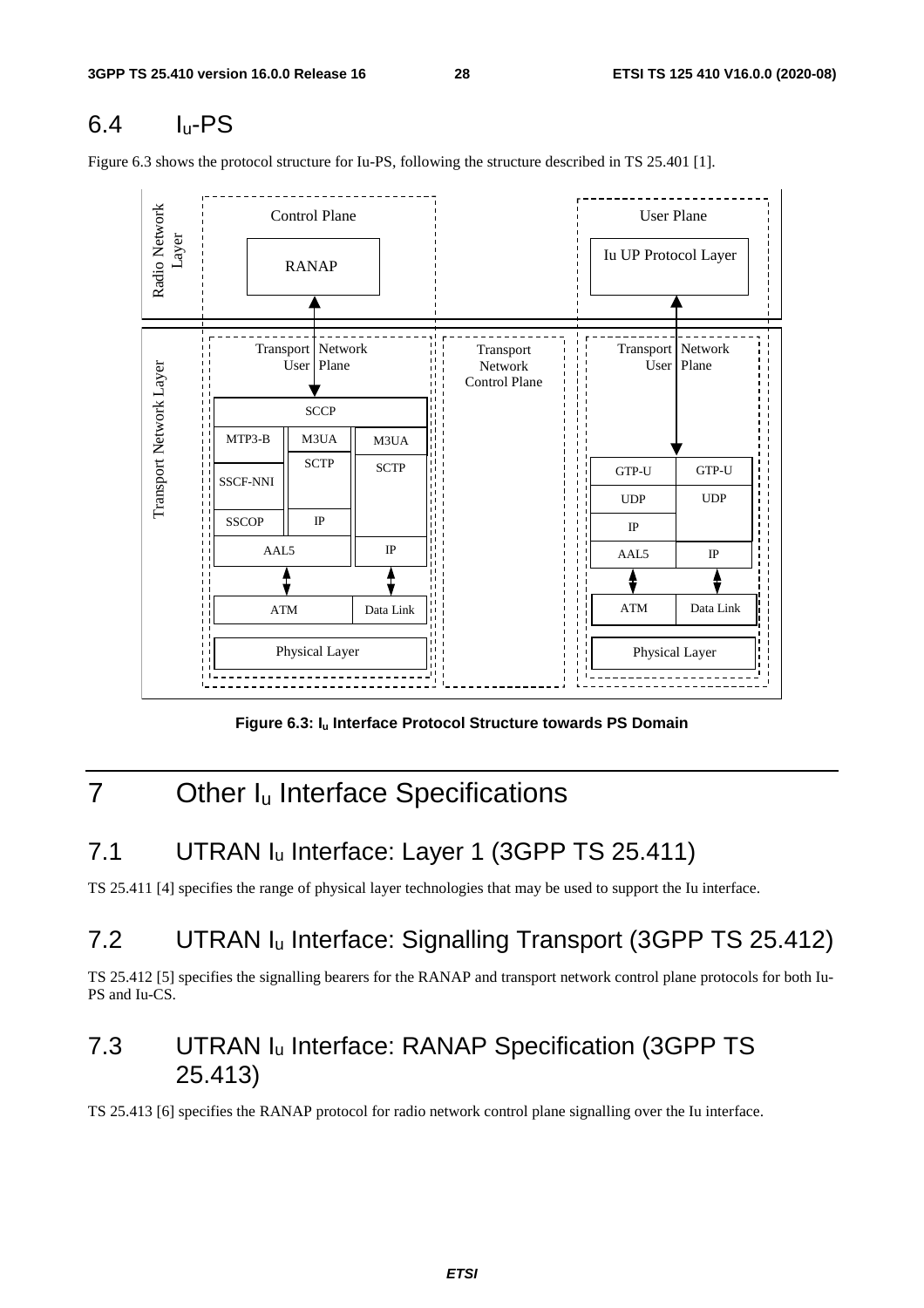## 7.4 UTRAN Iu Interface: Data Transport and Transport Signalling (3GPP TS 25.414)

TS 25.414 [7] specifies the transport bearers for the user plane of the Iu interface. It also specifies the protocol used to control these transport bearers.

## 7.5 UTRAN Iu Interface: CN-UTRAN User Plane Protocol (3GPP TS 25.415)

TS 25.415 [8] specifies the user plane frame handling protocol for the Iu interface.

## 7.6 UTRAN Iu Interface: Service Area Broadcast Protocol SABP (3GPP TS 25.419)

TS 25.419 [14] specifies the communication requirements over the Iu interface towards the BC domain.

## 7.7 Summary

The present document, 3GPP TS 25.410, specifies the general aspects and principles of the  $I_u$  interface as a whole.

The relationship between the other technical specifications that define the UTRAN Iu interface is shown in figure 7.1.



#### **Figure 7.1: Summary of Iu Interface Specification Structure**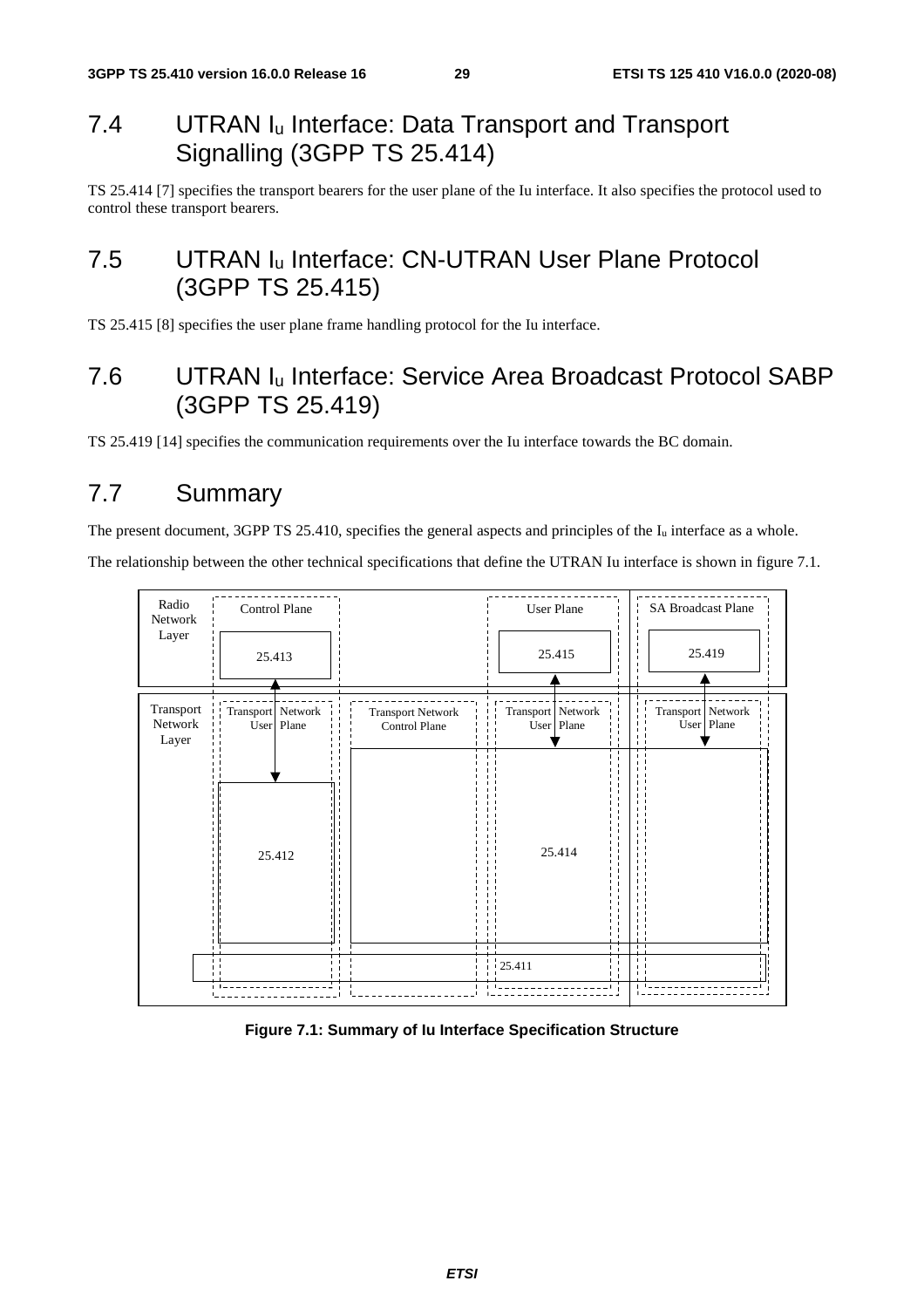## Annex A (informative): Change History

| Date /<br><b>TSG</b> | TSG Doc   | <b>CR</b> | Rev | <b>Subject/Comment</b>                                                               | <b>New</b> |
|----------------------|-----------|-----------|-----|--------------------------------------------------------------------------------------|------------|
| 12/2008              |           |           |     | Creation of Rel-8 version based on y7.0.0                                            | 8.0.0      |
| $RP-43$              | RP-090078 | 0068      |     | RANAP: Enhanced Relocation Complete Request in SCCP:                                 | 8.1.0      |
|                      |           |           |     | <b>Connection Request</b>                                                            |            |
| 12/2009              |           |           |     | Created version 9.0.0 based on y. 8.1.0                                              | 9.0.0      |
| 12/2010              |           |           |     | Created version 10.0.0 based on y. 9.0.0                                             | 10.0.0     |
| <b>RP-50</b>         | RP-101389 | 0070      |     | Introduction of the SIPTO at Iu-PS Function                                          | 10.0.0     |
| SP-49                | SP-100629 |           |     | Clarification on the use of References (TS 21.801 CR#0030)                           | 10.1.0     |
| <b>RP-51</b>         | RP-110230 | 0074      |     | Support for MDT                                                                      | 10.1.0     |
| <b>RP-52</b>         | RP-110684 | 0075      |     | Correction of references                                                             | 10.2.0     |
| 09/2012              |           |           |     | Update to Rel-11 version (MCC)                                                       | 11.0.0     |
| $RP-62$              | RP-131909 | 0076      | 16  | Introduction of Standalone GW for SIPTO@LN                                           | 12.0.0     |
| <b>RP-70</b>         | RP-152088 | 0077      |     | Introduction of improvements to CS/PS coordination in UTRAN<br><b>Shared Network</b> | 13.0.0     |

|             | <b>Change history</b> |                          |            |                |   |                                                  |            |  |  |  |
|-------------|-----------------------|--------------------------|------------|----------------|---|--------------------------------------------------|------------|--|--|--|
| <b>Date</b> | <b>Meeting</b>        | <b>TDoc</b>              | <b>ICR</b> | <b>Rev Cat</b> |   | Subject/Comment                                  | <b>New</b> |  |  |  |
|             |                       |                          |            |                |   |                                                  | version    |  |  |  |
| 2017-03     | <b>RAN#75</b>         | RP-170545 1007           |            |                | В | Introduction of QMC for streaming services       | 14.0.0     |  |  |  |
|             |                       |                          |            |                |   |                                                  |            |  |  |  |
| 2018-06     | SA#80                 |                          |            |                |   | Promotion to Release 15 without technical change |            |  |  |  |
| 2020-07     | SA#88-e               | $\overline{\phantom{0}}$ |            |                |   | Update to Rel-16 version (MCC)                   | 16.0.0     |  |  |  |